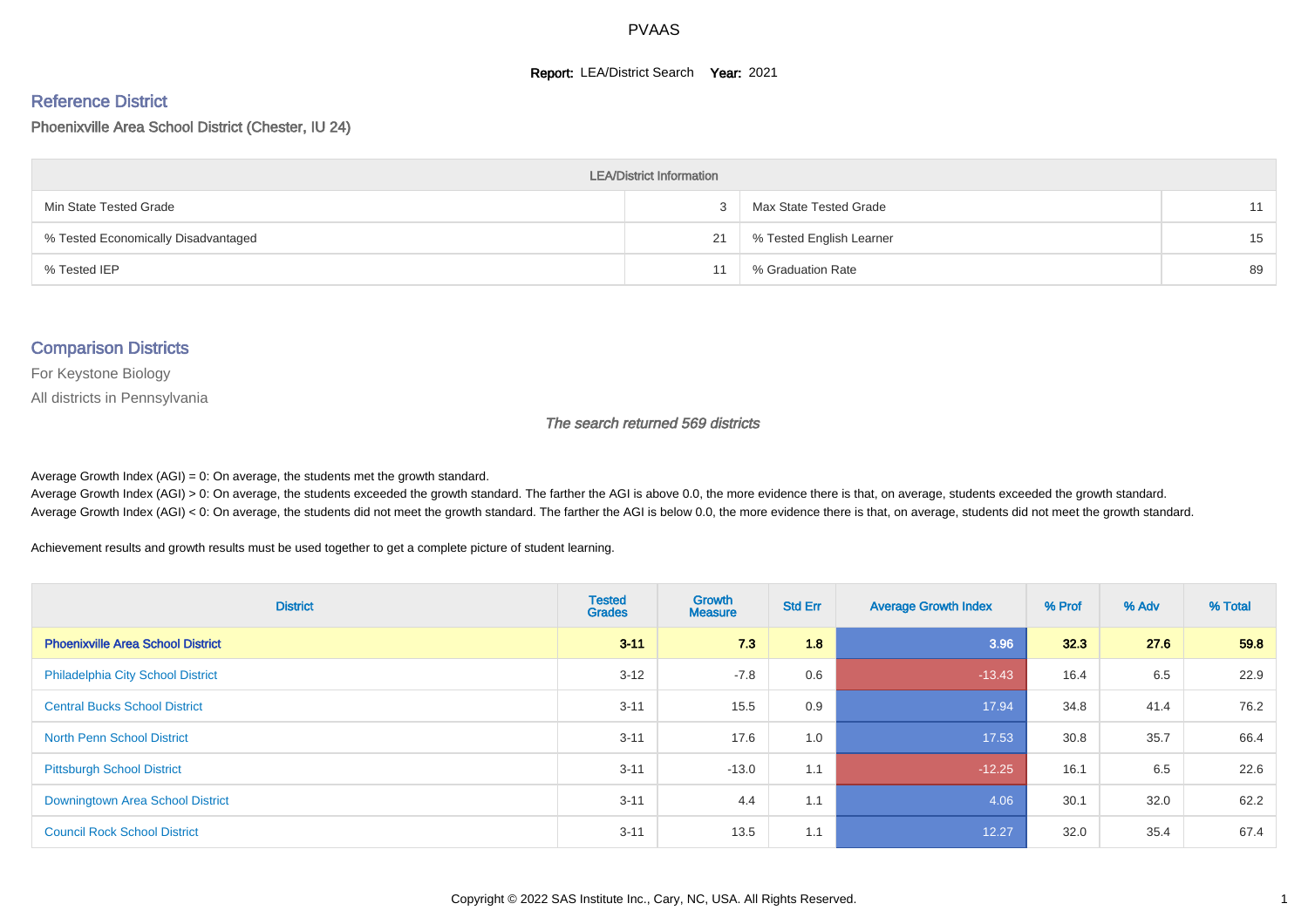| <b>District</b>                           | <b>Tested</b><br><b>Grades</b> | <b>Growth</b><br><b>Measure</b> | <b>Std Err</b> | <b>Average Growth Index</b> | % Prof | % Adv | % Total |
|-------------------------------------------|--------------------------------|---------------------------------|----------------|-----------------------------|--------|-------|---------|
| <b>Phoenixville Area School District</b>  | $3 - 11$                       | 7.3                             | 1.8            | 3.96                        | 32.3   | 27.6  | 59.8    |
| <b>Bethlehem Area School District</b>     | $3 - 11$                       | $-4.5$                          | 1.1            | $-3.91$                     | 20.4   | 11.3  | 31.7    |
| <b>Parkland School District</b>           | $3 - 11$                       | $-3.7$                          | 1.2            | $-3.17$                     | 31.4   | 30.6  | 62.0    |
| <b>West Chester Area School District</b>  | $3 - 11$                       | $-2.1$                          | 1.2            | $-1.83$                     | 36.4   | 23.2  | 59.6    |
| <b>Reading School District</b>            | $3 - 11$                       | 4.3                             | 1.2            | 3.71                        | 16.8   | 6.0   | 22.8    |
| <b>East Penn School District</b>          | $3 - 11$                       | 8.9                             | 1.2            | 7.61                        | 32.8   | 26.4  | 59.2    |
| <b>Cumberland Valley School District</b>  | $3-12$                         | 18.6                            | 1.2            | 15.79                       | 31.3   | 39.2  | 70.5    |
| <b>Spring-Ford Area School District</b>   | $3 - 11$                       | 16.6                            | 1.2            | 14.02                       | 30.4   | 45.3  | 75.7    |
| <b>Lower Merion School District</b>       | $3 - 11$                       | 18.9                            | 1.2            | 15.42                       | 29.4   | 48.6  | 78.0    |
| <b>Central Dauphin School District</b>    | $3 - 11$                       | $-5.2$                          | 1.2            | $-4.24$                     | 29.3   | 8.7   | 38.0    |
| <b>Chambersburg Area School District</b>  | $3 - 11$                       | $-5.6$                          | 1.3            | $-4.42$                     | 24.2   | 15.2  | 39.4    |
| North Allegheny School District           | $3 - 11$                       | 18.0                            | 1.3            | 14.25                       | 30.5   | 42.9  | 73.4    |
| <b>Hempfield School District</b>          | $3 - 11$                       | 13.4                            | 1.3            | 10.53                       | 29.9   | 36.8  | 66.7    |
| <b>Pennsbury School District</b>          | $3 - 11$                       | 5.6                             | 1.3            | 4.38                        | 37.7   | 27.7  | 65.4    |
| <b>Easton Area School District</b>        | $3 - 12$                       | 6.3                             | 1.3            | 4.91                        | 24.1   | 13.0  | 37.1    |
| <b>West Shore School District</b>         | $3 - 12$                       | 2.2                             | 1.3            | 1.68                        | 31.8   | 15.2  | 47.1    |
| <b>Neshaminy School District</b>          | $3 - 11$                       | 8.6                             | 1.3            | 6.56                        | 31.3   | 23.9  | 55.2    |
| <b>State College Area School District</b> | $3 - 11$                       | 24.5                            | 1.3            | 18.59                       | 31.9   | 46.9  | 78.8    |
| Mt Lebanon School District                | $3 - 11$                       | 2.4                             | 1.3            | 1.79                        | 39.3   | 37.4  | 76.8    |
| <b>Upper Darby School District</b>        | $3-12$                         | 11.2                            | 1.4            | 8.28                        | 23.8   | 11.8  | 35.6    |
| <b>Allentown City School District</b>     | $3-12$                         | $-16.9$                         | 1.4            | $-12.37$                    | 5.9    | 0.4   | 6.3     |
| <b>Haverford Township School District</b> | $3 - 11$                       | 1.4                             | 1.4            | 1.05                        | 36.7   | 26.3  | 63.0    |
| <b>Millcreek Township School District</b> | $3 - 11$                       | 9.1                             | 1.4            | 6.61                        | 34.5   | 30.1  | 64.6    |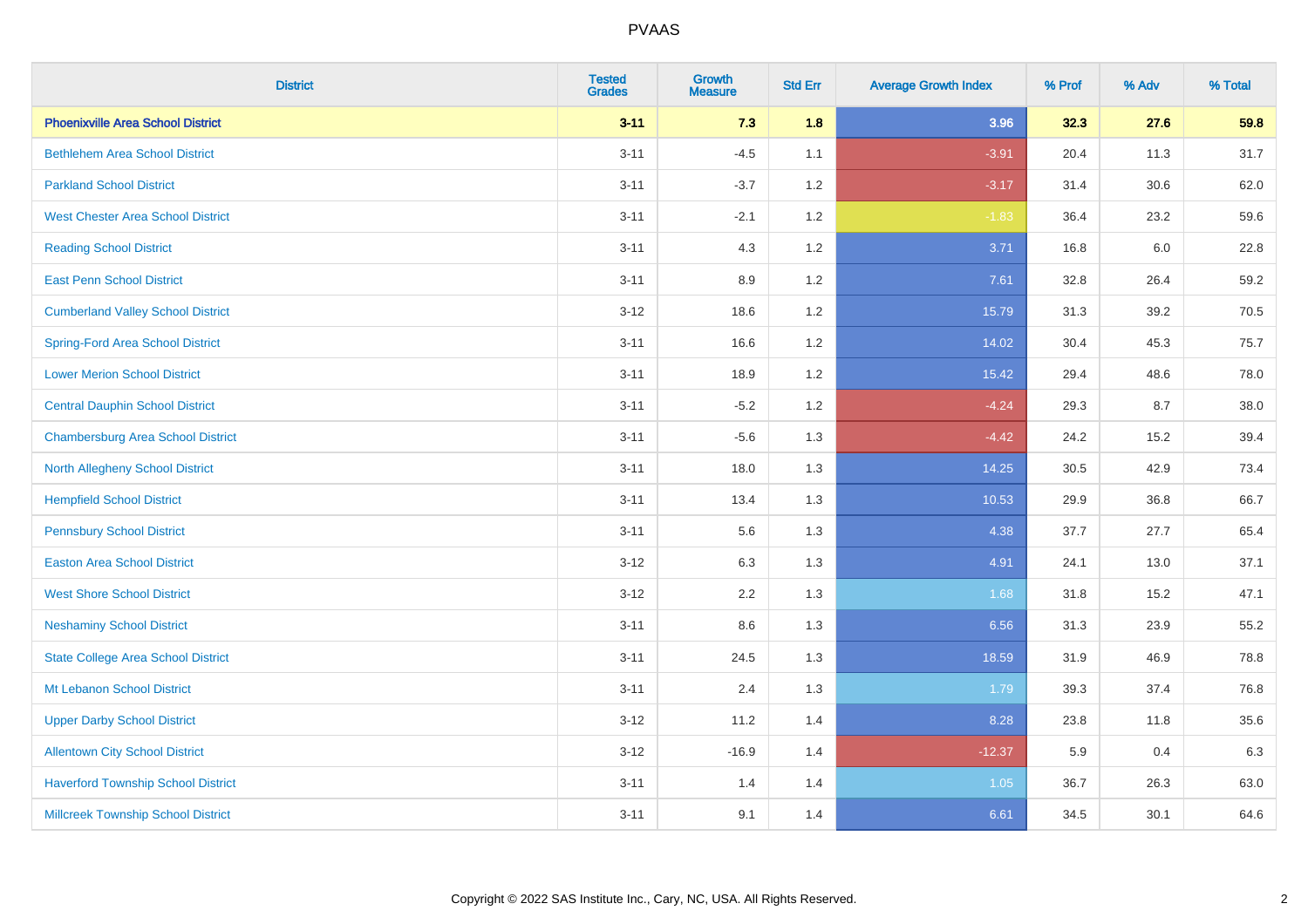| <b>District</b>                             | <b>Tested</b><br><b>Grades</b> | <b>Growth</b><br><b>Measure</b> | <b>Std Err</b> | <b>Average Growth Index</b> | % Prof | % Adv   | % Total |
|---------------------------------------------|--------------------------------|---------------------------------|----------------|-----------------------------|--------|---------|---------|
| <b>Phoenixville Area School District</b>    | $3 - 11$                       | 7.3                             | 1.8            | 3.96                        | 32.3   | 27.6    | 59.8    |
| <b>Lancaster School District</b>            | $3 - 12$                       | $-10.0$                         | 1.4            | $-7.22$                     | 9.0    | $3.9\,$ | 12.8    |
| <b>Bristol Township School District</b>     | $3 - 11$                       | $-7.4$                          | 1.4            | $-5.32$                     | 13.8   | 4.6     | 18.4    |
| <b>Boyertown Area School District</b>       | $3 - 11$                       | $-2.9$                          | 1.4            | $-2.06$                     | 30.8   | 22.6    | 53.4    |
| <b>Dallastown Area School District</b>      | $3 - 11$                       | 19.9                            | 1.4            | 14.14                       | 36.8   | 34.2    | 71.0    |
| <b>Williamsport Area School District</b>    | $3 - 11$                       | $-11.7$                         | 1.4            | $-8.29$                     | 18.2   | 10.5    | 28.7    |
| <b>Seneca Valley School District</b>        | $3 - 11$                       | 0.8                             | 1.4            | 0.54                        | 40.6   | 25.2    | 65.8    |
| <b>Souderton Area School District</b>       | $3 - 11$                       | 18.5                            | 1.4            | 12.86                       | 39.2   | 31.2    | 70.4    |
| East Stroudsburg Area School District       | $3 - 11$                       | $-4.9$                          | 1.4            | $-3.38$                     | 22.7   | 12.5    | 35.2    |
| <b>Avon Grove School District</b>           | $3 - 10$                       | 7.6                             | 1.4            | 5.29                        | 33.7   | 33.2    | 67.0    |
| <b>Erie City School District</b>            | $3 - 12$                       | $-4.5$                          | 1.4            | $-3.09$                     | 13.4   | 6.7     | 20.1    |
| <b>Manheim Township School District</b>     | $3 - 12$                       | 10.9                            | 1.5            | 7.51                        | 30.9   | 31.0    | 61.9    |
| <b>Wilson School District</b>               | $3 - 12$                       | 0.5                             | 1.5            | 0.32                        | 30.4   | 25.5    | 55.9    |
| <b>Pennridge School District</b>            | $3 - 10$                       | 7.4                             | 1.5            | 5.10                        | 32.0   | 27.6    | 59.6    |
| <b>Penn Manor School District</b>           | $3 - 11$                       | 7.1                             | 1.5            | 4.82                        | 26.7   | 20.5    | 47.2    |
| <b>Butler Area School District</b>          | $3 - 11$                       | $-14.1$                         | 1.5            | $-9.60$                     | 26.4   | 11.1    | 37.5    |
| <b>Central York School District</b>         | $3 - 12$                       | 12.9                            | 1.5            | 8.64                        | 31.4   | 24.1    | 55.5    |
| <b>Perkiomen Valley School District</b>     | $3 - 11$                       | 2.7                             | 1.5            | 1.83                        | 35.0   | 25.3    | 60.3    |
| <b>Centennial School District</b>           | $3 - 10$                       | 1.5                             | 1.5            | 0.98                        | 23.6   | 12.4    | 36.0    |
| Altoona Area School District                | $3 - 12$                       | 0.1                             | 1.5            | 0.07                        | 29.0   | 13.8    | 42.8    |
| Owen J Roberts School District              | $3 - 11$                       | $-3.5$                          | 1.5            | $-2.27$                     | 36.8   | 24.4    | 61.2    |
| Pennsylvania Cyber Charter School           | $3 - 11$                       | 0.6                             | 1.5            | 0.37                        | 20.8   | 8.1     | 28.9    |
| <b>Quakertown Community School District</b> | $3 - 12$                       | $-4.3$                          | 1.5            | $-2.79$                     | 33.8   | 20.1    | 53.8    |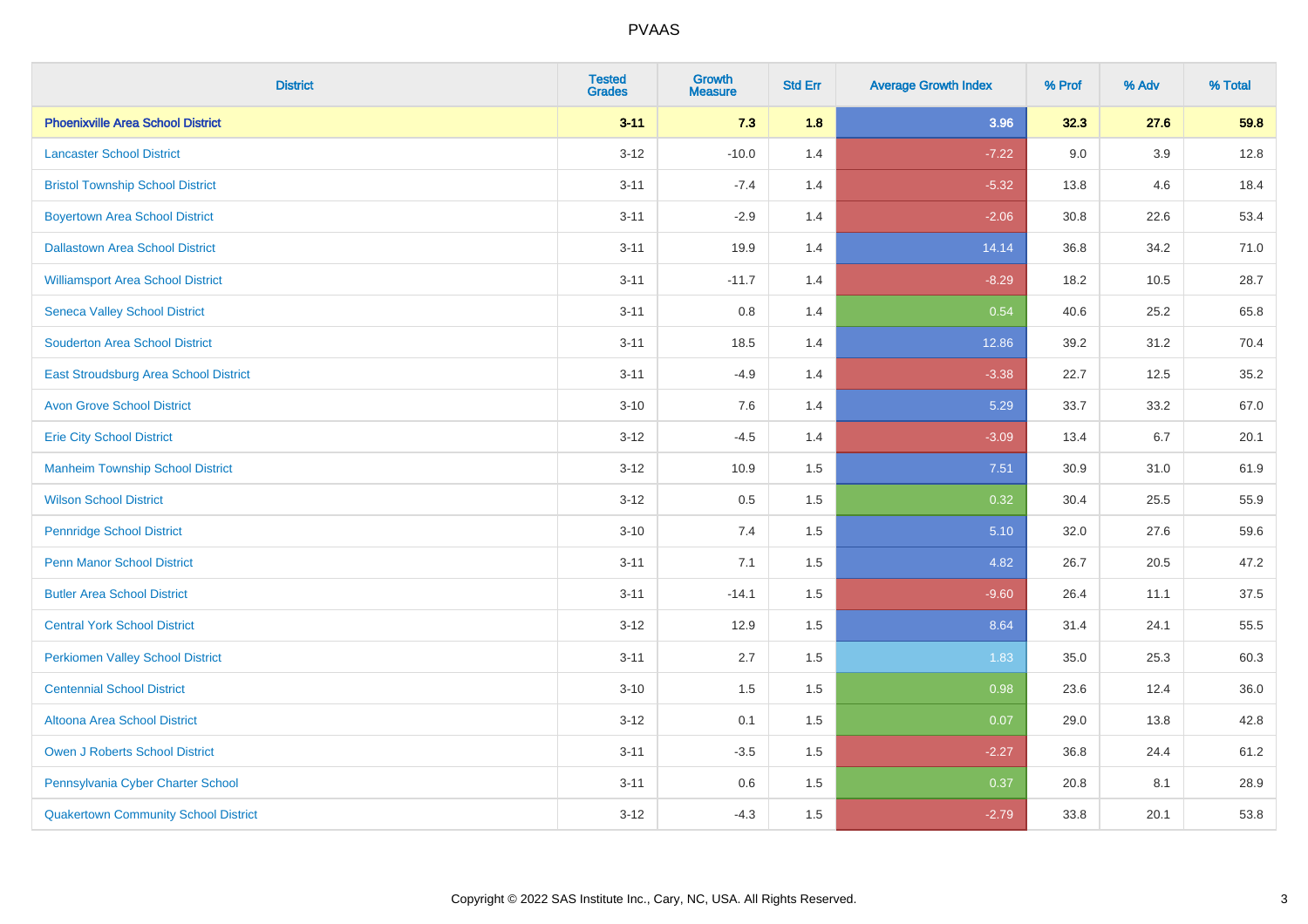| <b>District</b>                                    | <b>Tested</b><br><b>Grades</b> | Growth<br><b>Measure</b> | <b>Std Err</b> | <b>Average Growth Index</b> | % Prof | % Adv | % Total |
|----------------------------------------------------|--------------------------------|--------------------------|----------------|-----------------------------|--------|-------|---------|
| <b>Phoenixville Area School District</b>           | $3 - 11$                       | 7.3                      | 1.8            | 3.96                        | 32.3   | 27.6  | 59.8    |
| <b>Canon-Mcmillan School District</b>              | $3 - 11$                       | $-5.0$                   | 1.5            | $-3.25$                     | 30.8   | 28.5  | 59.3    |
| Northampton Area School District                   | $3 - 11$                       | 3.2                      | 1.5            | 2.05                        | 29.8   | 17.9  | 47.7    |
| <b>Commonwealth Charter Academy Charter School</b> | $3 - 10$                       | 4.2                      | 1.6            | 2.68                        | 27.0   | 15.6  | 42.5    |
| <b>Hazleton Area School District</b>               | $3 - 11$                       | 6.0                      | 1.6            | 3.85                        | 20.5   | 9.0   | 29.5    |
| <b>Cornwall-Lebanon School District</b>            | $3 - 11$                       | 8.2                      | 1.6            | 5.24                        | 28.0   | 20.5  | 48.6    |
| <b>Bensalem Township School District</b>           | $3 - 11$                       | $1.0\,$                  | 1.6            | 0.63                        | 24.3   | 10.7  | 34.9    |
| <b>Armstrong School District</b>                   | $3 - 11$                       | 9.8                      | 1.6            | 6.22                        | 32.8   | 24.6  | 57.4    |
| <b>Methacton School District</b>                   | $3 - 11$                       | 11.0                     | 1.6            | 6.94                        | 36.0   | 33.6  | 69.6    |
| <b>Abington School District</b>                    | $3 - 10$                       | 0.9                      | 1.6            | 0.57                        | 29.7   | 28.7  | 58.4    |
| <b>Ridley School District</b>                      | $3 - 12$                       | 0.3                      | 1.6            | 0.21                        | 32.0   | 10.7  | 42.6    |
| <b>Mifflin County School District</b>              | $3 - 11$                       | 12.3                     | 1.6            | 7.69                        | 35.1   | 15.1  | 50.3    |
| <b>Norwin School District</b>                      | $3 - 11$                       | $-1.1$                   | 1.6            | $-0.70$                     | 37.7   | 27.6  | 65.2    |
| <b>Stroudsburg Area School District</b>            | $3 - 11$                       | 7.5                      | 1.6            | 4.70                        | 30.4   | 18.3  | 48.7    |
| <b>Hempfield Area School District</b>              | $3 - 12$                       | $-10.2$                  | 1.6            | $-6.37$                     | 28.1   | 19.2  | 47.3    |
| <b>York Co School Of Technology</b>                | $9 - 12$                       | $-10.9$                  | 1.6            | $-6.79$                     | 22.6   | 4.0   | 26.6    |
| <b>Governor Mifflin School District</b>            | $3 - 11$                       | $-4.4$                   | 1.6            | $-2.69$                     | 30.3   | 7.7   | 38.0    |
| <b>Coatesville Area School District</b>            | $3 - 11$                       | $-9.5$                   | 1.6            | $-5.81$                     | 12.8   | 3.3   | 16.2    |
| <b>Hatboro-Horsham School District</b>             | $3 - 11$                       | $-2.7$                   | 1.6            | $-1.65$                     | 27.9   | 17.9  | 45.8    |
| <b>Delaware Valley School District</b>             | $3 - 11$                       | 15.7                     | 1.6            | 9.62                        | 36.7   | 32.1  | 68.8    |
| <b>Mechanicsburg Area School District</b>          | $3 - 11$                       | $-5.7$                   | 1.6            | $-3.48$                     | 35.1   | 16.0  | 51.2    |
| <b>Hollidaysburg Area School District</b>          | $3 - 11$                       | $-2.7$                   | 1.6            | $-1.64$                     | 32.6   | 15.2  | 47.8    |
| <b>Colonial School District</b>                    | $3 - 11$                       | 22.1                     | 1.6            | 13.55                       | 27.2   | 43.5  | 70.6    |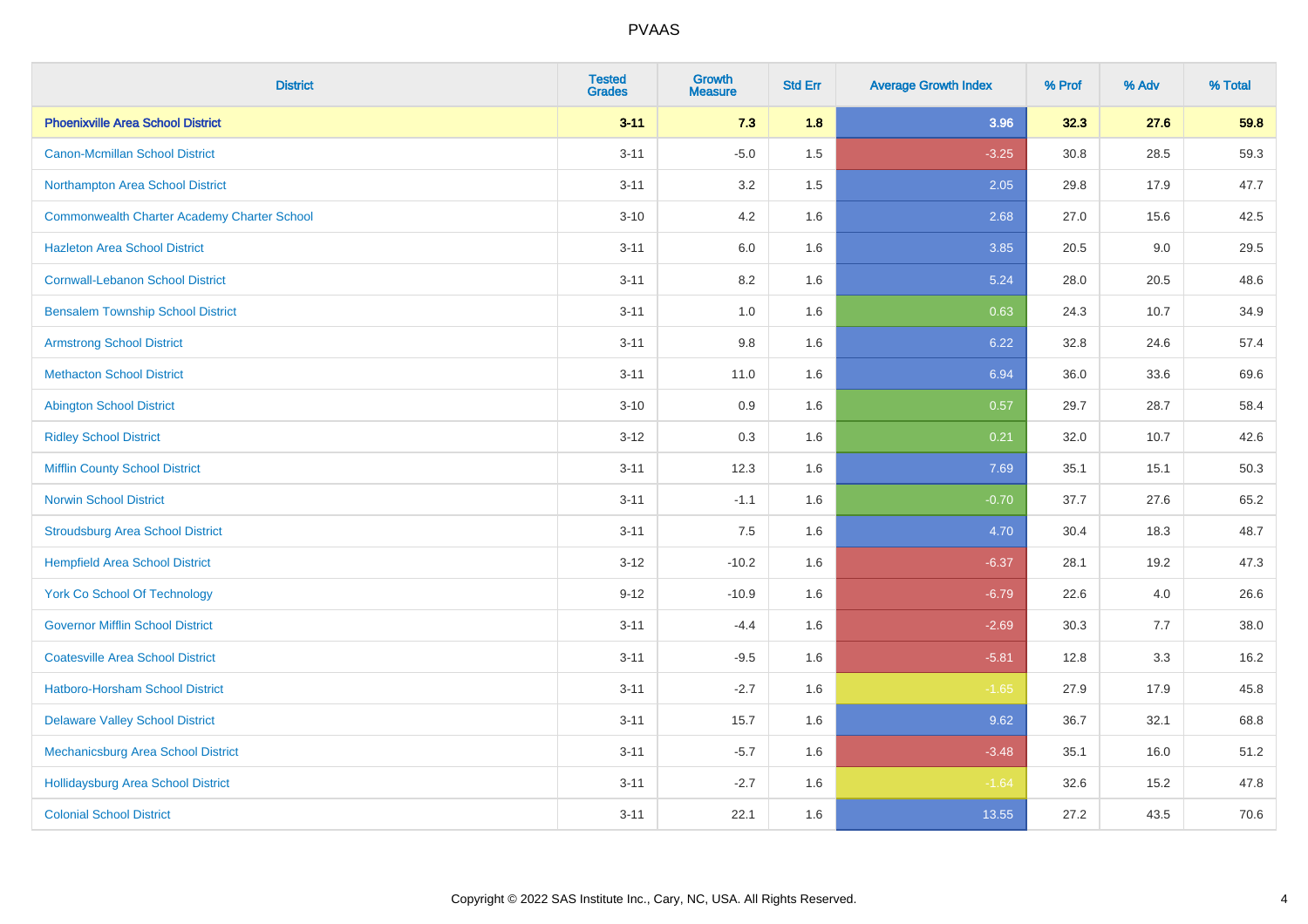| <b>District</b>                               | <b>Tested</b><br><b>Grades</b> | <b>Growth</b><br><b>Measure</b> | <b>Std Err</b> | <b>Average Growth Index</b> | % Prof | % Adv | % Total |
|-----------------------------------------------|--------------------------------|---------------------------------|----------------|-----------------------------|--------|-------|---------|
| <b>Phoenixville Area School District</b>      | $3 - 11$                       | 7.3                             | 1.8            | 3.96                        | 32.3   | 27.6  | 59.8    |
| <b>Warren County School District</b>          | $3 - 11$                       | $-0.1$                          | 1.6            | $-0.06$                     | 26.7   | 9.7   | 36.4    |
| <b>Nazareth Area School District</b>          | $3 - 11$                       | $-2.5$                          | 1.7            | $-1.53$                     | 29.2   | 24.6  | 53.8    |
| <b>Norristown Area School District</b>        | $3 - 12$                       | $-25.4$                         | 1.7            | $-15.35$                    | 10.6   | 1.8   | 12.4    |
| <b>Kennett Consolidated School District</b>   | $3 - 11$                       | $-10.4$                         | 1.7            | $-6.27$                     | 28.7   | 14.0  | 42.7    |
| <b>Whitehall-Coplay School District</b>       | $3 - 11$                       | 11.8                            | 1.7            | 7.06                        | 32.3   | 21.7  | 54.0    |
| <b>Pine-Richland School District</b>          | $3 - 11$                       | 9.3                             | 1.7            | 5.56                        | 42.3   | 35.8  | 78.1    |
| <b>South Western School District</b>          | $3 - 12$                       | 2.5                             | 1.7            | 1.48                        | 36.2   | 19.7  | 55.9    |
| <b>Conestoga Valley School District</b>       | $3 - 11$                       | 2.4                             | 1.7            | 1.43                        | 35.0   | 23.5  | 58.5    |
| <b>Ephrata Area School District</b>           | $3 - 11$                       | 6.8                             | 1.7            | 4.08                        | 31.6   | 17.1  | 48.8    |
| <b>Abington Heights School District</b>       | $3 - 11$                       | 6.7                             | 1.7            | 4.00                        | 33.8   | 31.7  | 65.5    |
| <b>Bethel Park School District</b>            | $3 - 11$                       | $-4.4$                          | 1.7            | $-2.62$                     | 40.1   | 27.3  | 67.4    |
| <b>Elizabethtown Area School District</b>     | $3 - 12$                       | 7.1                             | 1.7            | 4.19                        | 36.4   | 27.6  | 64.0    |
| <b>Garnet Valley School District</b>          | $3 - 10$                       | 0.2                             | 1.7            | 0.13                        | 34.9   | 26.4  | 61.3    |
| <b>Wissahickon School District</b>            | $3 - 10$                       | $-5.3$                          | 1.7            | $-3.14$                     | 27.5   | 29.0  | 56.6    |
| <b>Exeter Township School District</b>        | $3 - 11$                       | $-1.0$                          | 1.7            | $-0.58$                     | 27.2   | 15.6  | 42.8    |
| <b>Conewago Valley School District</b>        | $3 - 12$                       | 7.6                             | 1.7            | 4.46                        | 41.3   | 19.4  | 60.6    |
| <b>Peters Township School District</b>        | $3 - 11$                       | 14.1                            | 1.7            | 8.16                        | 35.2   | 41.6  | 76.8    |
| <b>Carlisle Area School District</b>          | $3 - 11$                       | $-5.2$                          | 1.7            | $-2.99$                     | 28.0   | 19.3  | 47.3    |
| <b>Unionville-Chadds Ford School District</b> | $3 - 11$                       | 15.8                            | 1.7            | 9.12                        | 31.2   | 48.0  | 79.2    |
| <b>Springfield School District</b>            | $3 - 11$                       | 1.2                             | 1.7            | 0.69                        | 31.8   | 25.2  | 56.9    |
| <b>Shaler Area School District</b>            | $3 - 11$                       | $-2.1$                          | 1.8            | $-1.18$                     | 32.0   | 13.0  | 45.0    |
| <b>Penn-Trafford School District</b>          | $3 - 11$                       | 2.9                             | 1.8            | 1.68                        | 46.3   | 26.2  | 72.5    |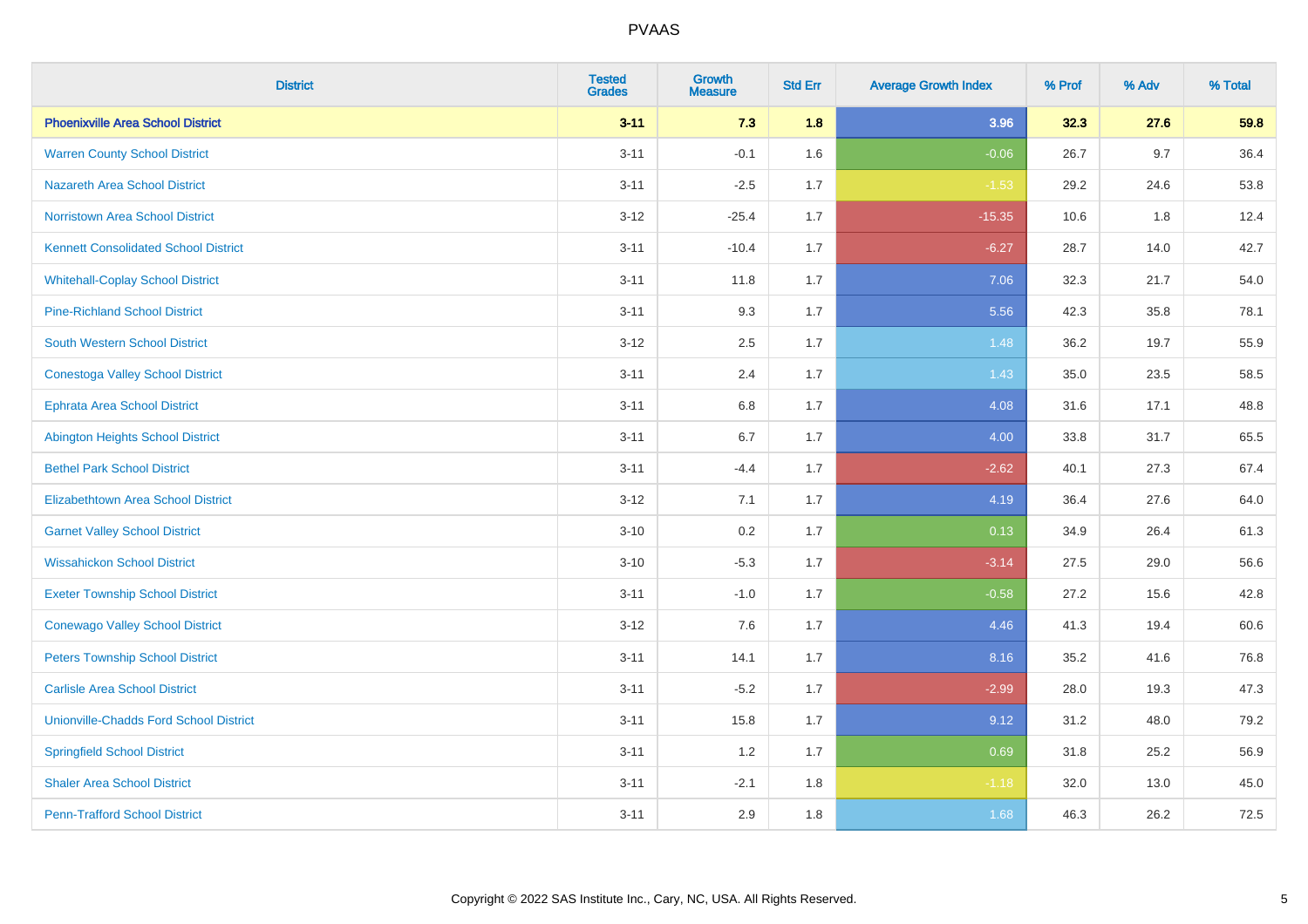| <b>District</b>                             | <b>Tested</b><br><b>Grades</b> | <b>Growth</b><br><b>Measure</b> | <b>Std Err</b> | <b>Average Growth Index</b> | % Prof | % Adv | % Total |
|---------------------------------------------|--------------------------------|---------------------------------|----------------|-----------------------------|--------|-------|---------|
| <b>Phoenixville Area School District</b>    | $3 - 11$                       | 7.3                             | 1.8            | 3.96                        | 32.3   | 27.6  | 59.8    |
| <b>Shippensburg Area School District</b>    | $3 - 11$                       | 0.5                             | 1.8            | 0.26                        | 23.5   | 22.8  | 46.3    |
| <b>Upper Saint Clair School District</b>    | $3 - 11$                       | 13.8                            | 1.8            | 7.86                        | 32.2   | 44.5  | 76.7    |
| <b>Oxford Area School District</b>          | $3 - 11$                       | $-3.1$                          | 1.8            | $-1.77$                     | 27.5   | 14.5  | 42.0    |
| <b>Lower Dauphin School District</b>        | $3 - 11$                       | 5.3                             | 1.8            | 3.03                        | 30.6   | 26.8  | 57.5    |
| <b>York City School District</b>            | $3 - 12$                       | $-17.7$                         | 1.8            | $-10.05$                    | 3.2    | 0.7   | 3.9     |
| <b>Keystone Central School District</b>     | $3 - 11$                       | 3.6                             | 1.8            | 2.04                        | 27.1   | 14.6  | 41.8    |
| <b>Penn-Delco School District</b>           | $3 - 11$                       | 1.3                             | 1.8            | 0.75                        | 26.5   | 12.6  | 39.1    |
| <b>Trinity Area School District</b>         | $3 - 11$                       | $-8.7$                          | 1.8            | $-4.87$                     | 20.9   | 9.8   | 30.8    |
| Pocono Mountain School District             | $3 - 12$                       | $-4.3$                          | 1.8            | $-2.43$                     | 35.5   | 17.1  | 52.6    |
| <b>Waynesboro Area School District</b>      | $3 - 12$                       | 3.0                             | 1.8            | 1.67                        | 26.0   | 23.5  | 49.5    |
| <b>North Hills School District</b>          | $3 - 11$                       | $-15.8$                         | 1.8            | $-8.84$                     | 26.4   | 19.8  | 46.2    |
| Palmyra Area School District                | $3 - 11$                       | 16.2                            | 1.8            | 9.02                        | 38.8   | 34.0  | 72.8    |
| <b>Moon Area School District</b>            | $3 - 11$                       | 1.5                             | 1.8            | 0.86                        | 34.5   | 25.5  | 60.0    |
| <b>Upper Dublin School District</b>         | $3 - 12$                       | 2.1                             | 1.8            | 1.19                        | 34.7   | 30.0  | 64.7    |
| South Fayette Township School District      | $3 - 11$                       | 6.0                             | 1.8            | 3.33                        | 32.2   | 38.3  | 70.5    |
| Northeastern York School District           | $3 - 11$                       | 3.8                             | 1.8            | 2.11                        | 32.7   | 21.0  | 53.7    |
| Northern York County School District        | $3 - 11$                       | 8.4                             | 1.8            | 4.63                        | 24.3   | 23.1  | 47.4    |
| <b>Pleasant Valley School District</b>      | $3 - 11$                       | $-3.3$                          | 1.8            | $-1.80$                     | 28.5   | 10.4  | 39.0    |
| <b>Solanco School District</b>              | $3 - 11$                       | 2.2                             | 1.8            | 1.18                        | 27.2   | 15.0  | 42.3    |
| <b>Southern York County School District</b> | $3 - 11$                       | 15.5                            | 1.8            | 8.48                        | 37.6   | 29.2  | 66.8    |
| <b>Phoenixville Area School District</b>    | $3 - 11$                       | 7.3                             | 1.8            | 3.96                        | 32.3   | 27.6  | 59.8    |
| <b>South Eastern School District</b>        | $3 - 11$                       | $-1.0$                          | 1.8            | $-0.55$                     | 36.4   | 17.1  | 53.5    |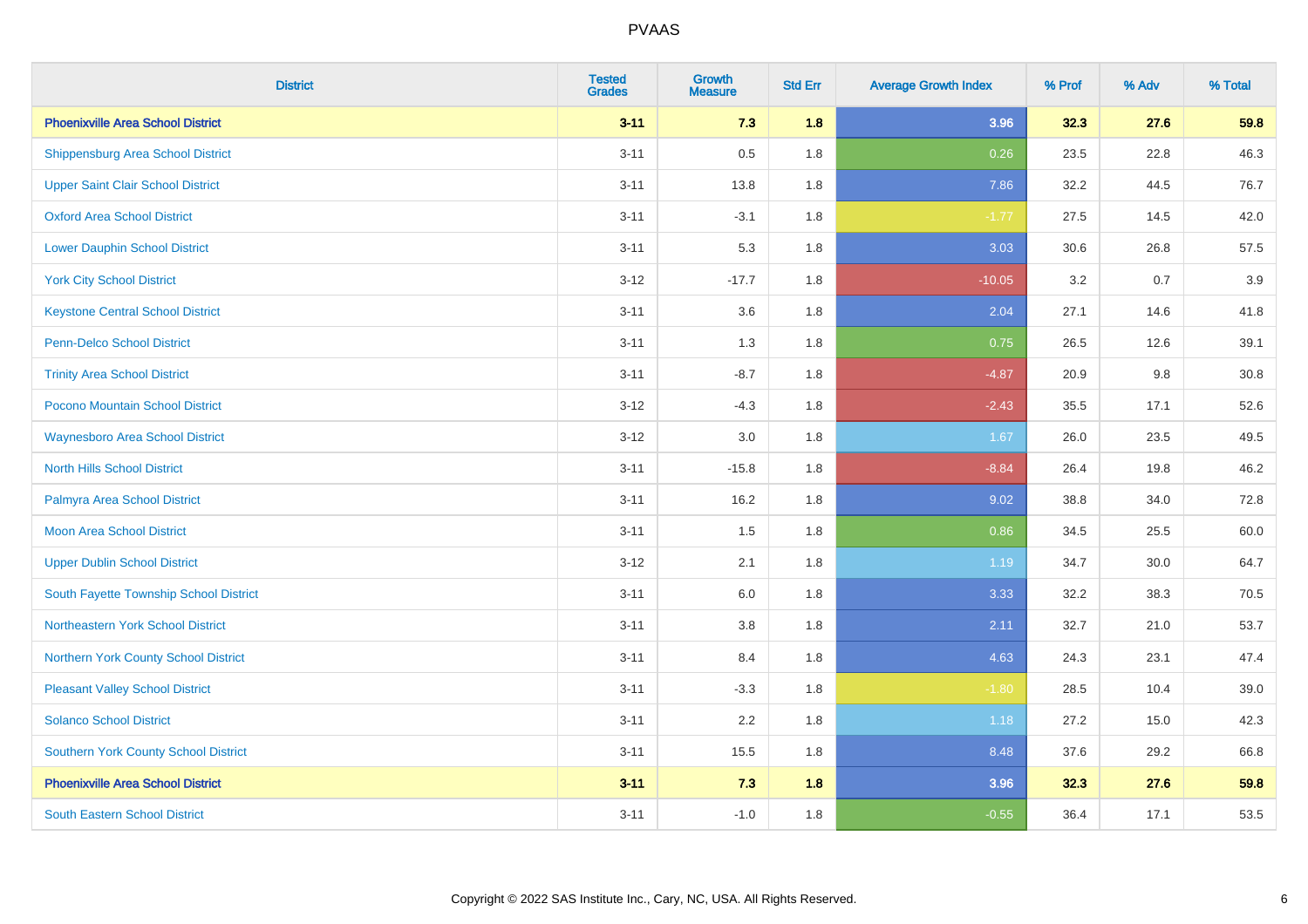| <b>District</b>                           | <b>Tested</b><br><b>Grades</b> | <b>Growth</b><br><b>Measure</b> | <b>Std Err</b> | <b>Average Growth Index</b> | % Prof | % Adv | % Total |
|-------------------------------------------|--------------------------------|---------------------------------|----------------|-----------------------------|--------|-------|---------|
| <b>Phoenixville Area School District</b>  | $3 - 11$                       | 7.3                             | 1.8            | 3.96                        | 32.3   | 27.6  | 59.8    |
| <b>Franklin Regional School District</b>  | $3 - 11$                       | 11.3                            | 1.8            | 6.13                        | 30.0   | 35.0  | 65.0    |
| <b>Warwick School District</b>            | $3 - 11$                       | 21.7                            | 1.8            | 11.76                       | 27.7   | 36.3  | 64.0    |
| <b>Radnor Township School District</b>    | $3 - 12$                       | 7.5                             | 1.9            | 4.03                        | 33.0   | 38.3  | 71.3    |
| <b>Penncrest School District</b>          | $3 - 11$                       | 6.0                             | 1.9            | 3.24                        | 31.1   | 16.9  | 48.0    |
| Fox Chapel Area School District           | $3 - 11$                       | 17.6                            | 1.9            | 9.47                        | 22.9   | 52.0  | 74.9    |
| <b>Baldwin-Whitehall School District</b>  | $3 - 11$                       | $-5.5$                          | 1.9            | $-2.93$                     | 32.0   | 14.7  | 46.7    |
| <b>Upper Perkiomen School District</b>    | $3 - 11$                       | 5.7                             | 1.9            | 3.04                        | 25.4   | 19.9  | 45.4    |
| <b>Daniel Boone Area School District</b>  | $3 - 12$                       | 0.9                             | 1.9            | 0.46                        | 28.9   | 22.0  | 51.0    |
| <b>Lebanon School District</b>            | $3 - 11$                       | $-1.2$                          | 1.9            | $-0.63$                     | 15.2   | 6.4   | 21.6    |
| <b>Dover Area School District</b>         | $3-12$                         | 7.1                             | 1.9            | 3.78                        | 33.0   | 18.7  | 51.7    |
| Pennsylvania Leadership Charter School    | $3 - 11$                       | 8.0                             | 1.9            | 4.22                        | 33.1   | 27.8  | 60.9    |
| <b>Cocalico School District</b>           | $3 - 11$                       | 12.3                            | 1.9            | 6.48                        | 28.2   | 32.3  | 60.5    |
| <b>Muhlenberg School District</b>         | $3 - 10$                       | $-17.8$                         | 1.9            | $-9.34$                     | 12.4   | 4.6   | 17.0    |
| West Jefferson Hills School District      | $3 - 11$                       | 1.9                             | 1.9            | 0.99                        | 34.8   | 27.3  | 62.1    |
| <b>Twin Valley School District</b>        | $3 - 12$                       | $-3.2$                          | 1.9            | $-1.68$                     | 38.8   | 19.8  | 58.6    |
| <b>Mars Area School District</b>          | $3 - 10$                       | 6.6                             | 1.9            | 3.45                        | 36.7   | 32.4  | 69.1    |
| <b>William Penn School District</b>       | $3 - 12$                       | 7.0                             | 1.9            | 3.61                        | 14.0   | 7.2   | 21.3    |
| Red Lion Area School District             | $3 - 11$                       | 4.5                             | 1.9            | 2.31                        | 32.3   | 21.5  | 53.8    |
| <b>Lampeter-Strasburg School District</b> | $3 - 12$                       | 11.0                            | 1.9            | 5.69                        | 35.4   | 32.3  | 67.7    |
| <b>Harrisburg City School District</b>    | $3 - 11$                       | $-0.2$                          | 2.0            | $-0.11$                     | 6.0    | 2.0   | 8.0     |
| <b>Upper Merion Area School District</b>  | $3 - 11$                       | 14.0                            | 2.0            | 7.15                        | 34.4   | 32.6  | 67.0    |
| <b>Pottsgrove School District</b>         | $3 - 11$                       | $-5.5$                          | 2.0            | $-2.78$                     | 28.6   | 10.3  | 38.8    |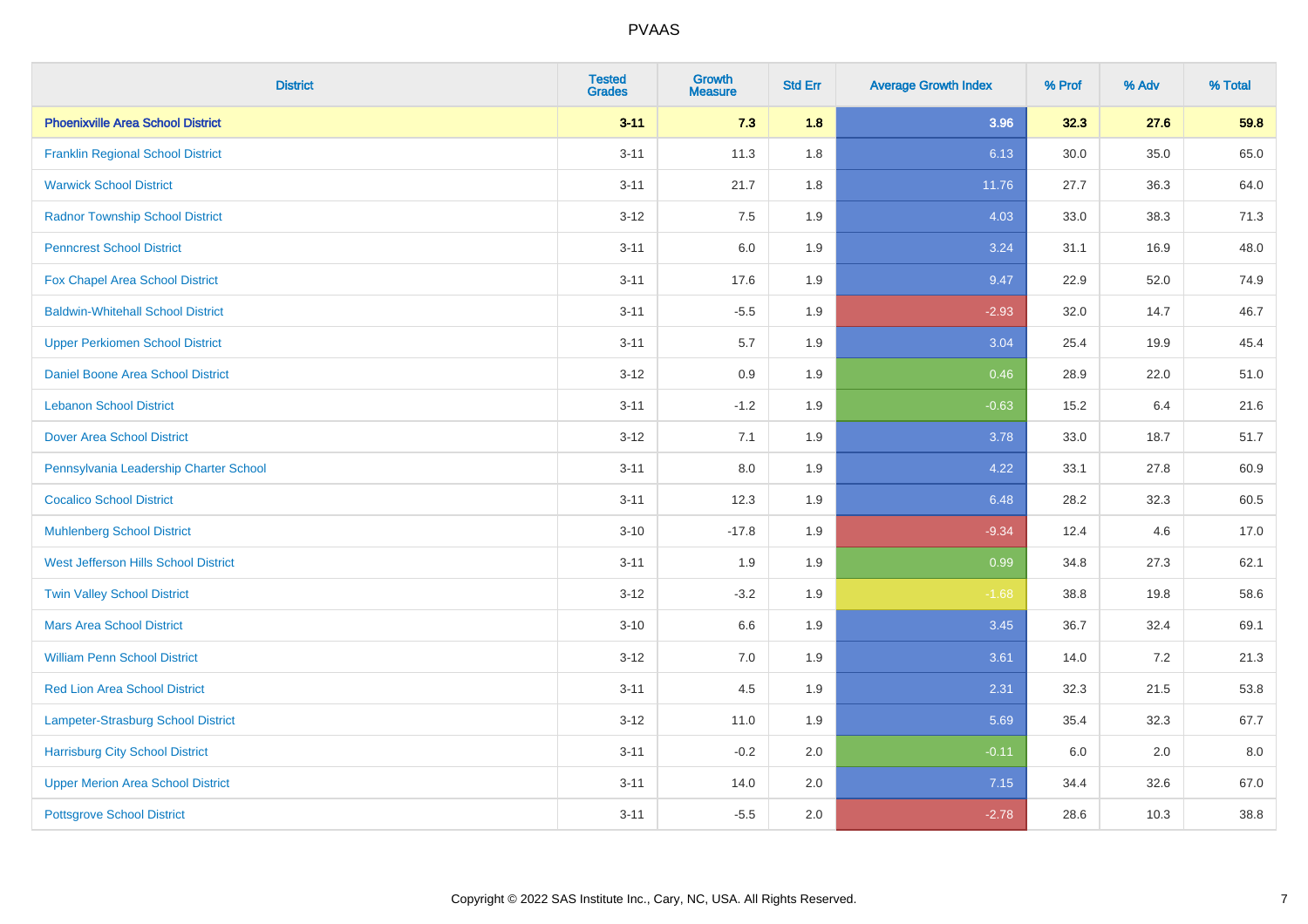| <b>District</b>                                | <b>Tested</b><br><b>Grades</b> | Growth<br><b>Measure</b> | <b>Std Err</b> | <b>Average Growth Index</b> | % Prof | % Adv | % Total |
|------------------------------------------------|--------------------------------|--------------------------|----------------|-----------------------------|--------|-------|---------|
| <b>Phoenixville Area School District</b>       | $3 - 11$                       | 7.3                      | 1.8            | 3.96                        | 32.3   | 27.6  | 59.8    |
| <b>Hampton Township School District</b>        | $3 - 11$                       | 7.4                      | 2.0            | 3.79                        | 37.9   | 39.2  | 77.0    |
| <b>Manheim Central School District</b>         | $3 - 11$                       | 12.8                     | 2.0            | 6.52                        | 27.8   | 35.4  | 63.2    |
| <b>Great Valley School District</b>            | $3 - 11$                       | 5.4                      | 2.0            | 2.77                        | 33.8   | 33.5  | 67.3    |
| <b>Interboro School District</b>               | $3 - 12$                       | $-8.4$                   | 2.0            | $-4.27$                     | 27.6   | 6.4   | 34.1    |
| <b>Greater Latrobe School District</b>         | $3 - 11$                       | $-14.1$                  | 2.0            | $-7.14$                     | 41.0   | 12.6  | 53.6    |
| <b>Derry Township School District</b>          | $3 - 10$                       | 20.1                     | 2.0            | 10.20                       | 32.8   | 46.9  | 79.7    |
| <b>Upper Moreland Township School District</b> | $3 - 11$                       | 1.1                      | 2.0            | 0.56                        | 24.8   | 26.6  | 51.3    |
| <b>Connellsville Area School District</b>      | $3 - 11$                       | $-5.3$                   | 2.0            | $-2.67$                     | 24.2   | 5.0   | 29.1    |
| <b>Gettysburg Area School District</b>         | $3 - 11$                       | $-6.0$                   | 2.0            | $-3.02$                     | 28.8   | 19.6  | 48.5    |
| <b>Greencastle-Antrim School District</b>      | $3 - 11$                       | $-0.3$                   | 2.0            | $-0.14$                     | 30.9   | 22.2  | 53.1    |
| <b>West Allegheny School District</b>          | $3 - 12$                       | 8.6                      | 2.0            | 4.34                        | 37.3   | 27.2  | 64.5    |
| <b>Lower Moreland Township School District</b> | $3 - 11$                       | 8.7                      | 2.0            | 4.35                        | 38.2   | 33.2  | 71.4    |
| <b>Bellefonte Area School District</b>         | $3 - 11$                       | 6.7                      | 2.0            | 3.34                        | 28.8   | 21.5  | 50.2    |
| <b>Gateway School District</b>                 | $3 - 11$                       | 3.1                      | 2.0            | 1.55                        | 35.7   | 18.5  | 54.2    |
| <b>Dubois Area School District</b>             | $3 - 11$                       | $-2.8$                   | 2.0            | $-1.37$                     | 35.5   | 19.0  | 54.6    |
| <b>Fleetwood Area School District</b>          | $3 - 10$                       | 10.4                     | 2.0            | 5.19                        | 31.7   | 25.8  | 57.5    |
| <b>Juniata County School District</b>          | $3-12$                         | 7.7                      | 2.0            | 3.81                        | 22.9   | 18.9  | 41.8    |
| <b>Indiana Area School District</b>            | $3 - 11$                       | 12.0                     | 2.0            | 5.98                        | 30.0   | 30.4  | 60.3    |
| <b>Cheltenham School District</b>              | $3 - 11$                       | $-17.6$                  | 2.0            | $-8.74$                     | 24.4   | 8.3   | 32.6    |
| <b>Tunkhannock Area School District</b>        | $3 - 11$                       | 1.4                      | 2.0            | 0.71                        | 29.8   | 18.1  | 47.9    |
| <b>Bangor Area School District</b>             | $3 - 12$                       | $-1.2$                   | 2.0            | $-0.60$                     | 25.8   | 12.7  | 38.5    |
| Kiski Area School District                     | $3 - 11$                       | $-4.0$                   | 2.0            | $-1.99$                     | 23.1   | 18.2  | 41.3    |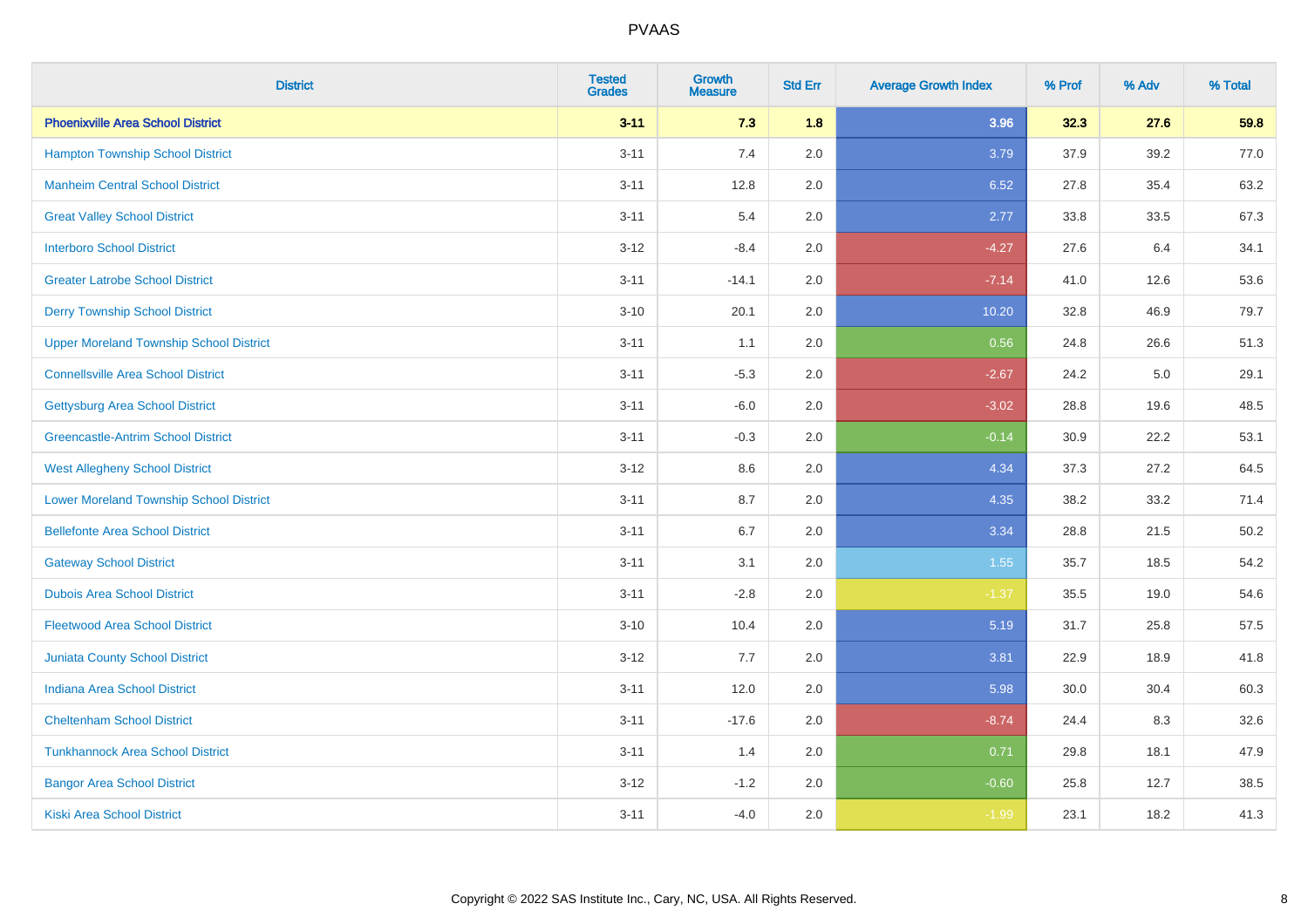| <b>District</b>                               | <b>Tested</b><br><b>Grades</b> | Growth<br><b>Measure</b> | <b>Std Err</b> | <b>Average Growth Index</b> | % Prof | % Adv | % Total |
|-----------------------------------------------|--------------------------------|--------------------------|----------------|-----------------------------|--------|-------|---------|
| <b>Phoenixville Area School District</b>      | $3 - 11$                       | 7.3                      | 1.8            | 3.96                        | 32.3   | 27.6  | 59.8    |
| <b>Spring Grove Area School District</b>      | $3 - 11$                       | 3.9                      | 2.0            | 1.90                        | 30.0   | 23.0  | 53.0    |
| <b>Montour School District</b>                | $3 - 11$                       | $-6.1$                   | 2.1            | $-2.95$                     | 31.8   | 23.6  | 55.3    |
| <b>Wallenpaupack Area School District</b>     | $3 - 11$                       | $8.8\,$                  | 2.1            | 4.28                        | 28.5   | 18.9  | 47.4    |
| 21st Century Cyber Charter School             | $6 - 12$                       | 6.6                      | 2.1            | 3.16                        | 29.0   | 21.8  | 50.8    |
| <b>Pottsville Area School District</b>        | $3 - 12$                       | $-4.9$                   | 2.1            | $-2.36$                     | 21.8   | 7.9   | 29.6    |
| Esperanza Academy Charter School              | $4 - 11$                       | 2.1                      | 2.1            | 1.01                        | 14.2   | 3.6   | 17.8    |
| <b>Dallas School District</b>                 | $3 - 11$                       | 8.1                      | 2.1            | 3.87                        | 32.4   | 22.4  | 54.8    |
| Selinsgrove Area School District              | $3 - 12$                       | $-5.7$                   | 2.1            | $-2.74$                     | 25.4   | 13.9  | 39.2    |
| <b>York Suburban School District</b>          | $3 - 11$                       | 7.4                      | 2.1            | 3.55                        | 24.9   | 31.2  | 56.1    |
| Mifflinburg Area School District              | $3 - 11$                       | $-6.0$                   | 2.1            | $-2.87$                     | 32.7   | 13.3  | 46.0    |
| <b>Blue Mountain School District</b>          | $3 - 10$                       | 12.2                     | 2.1            | 5.81                        | 30.7   | 26.1  | 56.8    |
| Southern Lehigh School District               | $3 - 11$                       | $-4.1$                   | 2.1            | $-1.94$                     | 39.3   | 28.0  | 67.2    |
| <b>Crawford Central School District</b>       | $3 - 11$                       | 5.7                      | 2.1            | 2.71                        | 26.4   | 15.8  | 42.1    |
| <b>Freeport Area School District</b>          | $3 - 10$                       | $-0.2$                   | 2.1            | $-0.10$                     | 37.4   | 29.8  | 67.2    |
| <b>Conrad Weiser Area School District</b>     | $3 - 11$                       | 7.1                      | 2.1            | 3.34                        | 28.2   | 14.4  | 42.6    |
| Northwestern Lehigh School District           | $3 - 11$                       | $-2.4$                   | 2.1            | $-1.14$                     | 41.7   | 17.9  | 59.5    |
| East Pennsboro Area School District           | $3 - 11$                       | 4.8                      | 2.1            | 2.26                        | 36.8   | 16.9  | 53.7    |
| <b>Rose Tree Media School District</b>        | $3 - 10$                       | $-2.8$                   | 2.1            | $-1.33$                     | 35.2   | 29.6  | 64.8    |
| <b>Chartiers Valley School District</b>       | $3 - 11$                       | $-9.1$                   | 2.1            | $-4.23$                     | 20.7   | 17.4  | 38.0    |
| <b>Eastern Lebanon County School District</b> | $3 - 11$                       | 4.0                      | 2.1            | 1.89                        | 23.5   | 11.5  | 35.0    |
| <b>East Lycoming School District</b>          | $3 - 11$                       | $-10.9$                  | 2.1            | $-5.08$                     | 22.5   | 8.2   | 30.8    |
| <b>Tuscarora School District</b>              | $3 - 11$                       | 13.4                     | 2.2            | 6.20                        | 37.1   | 26.3  | 63.4    |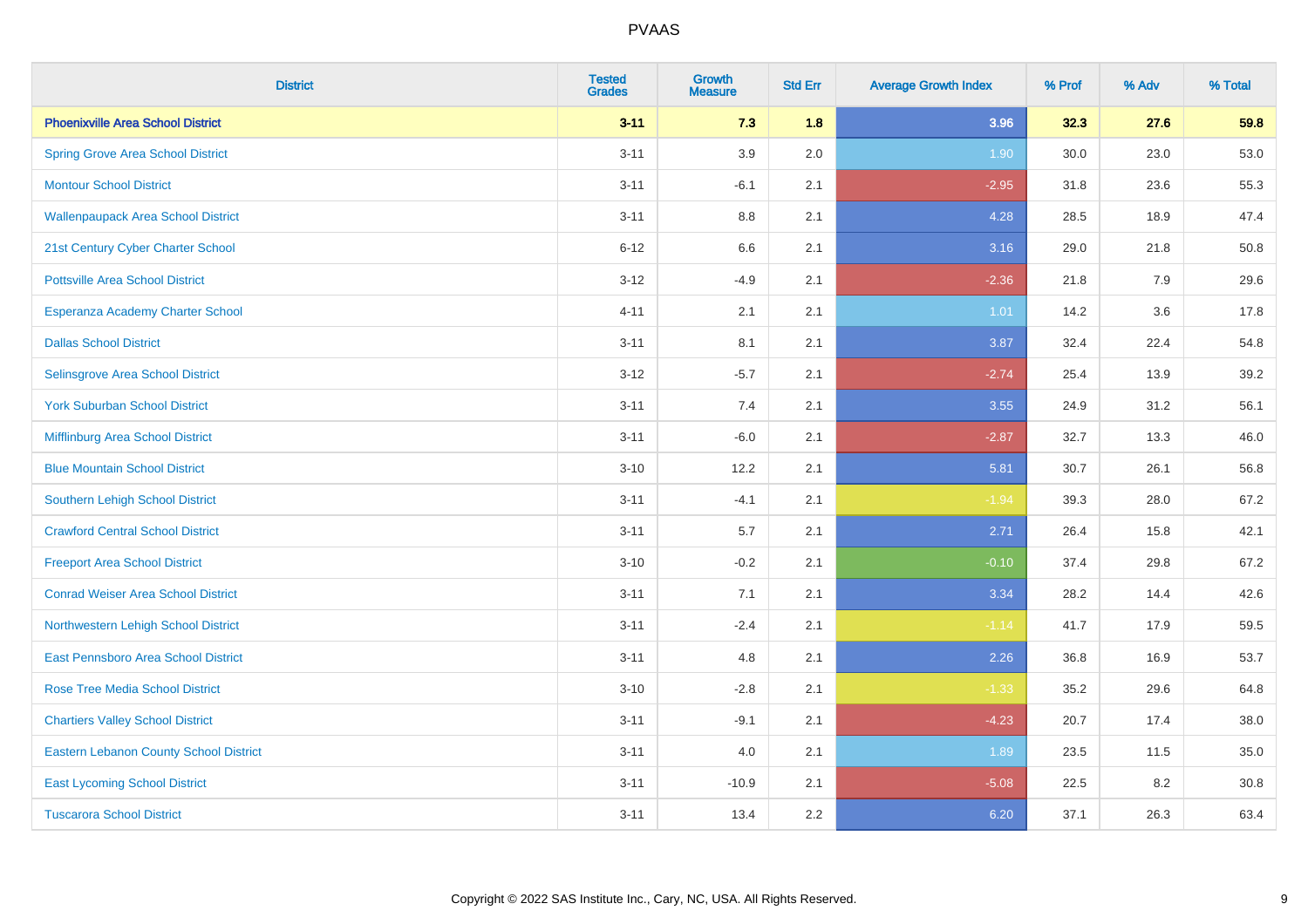| <b>District</b>                               | <b>Tested</b><br><b>Grades</b> | <b>Growth</b><br><b>Measure</b> | <b>Std Err</b> | <b>Average Growth Index</b> | % Prof | % Adv | % Total |
|-----------------------------------------------|--------------------------------|---------------------------------|----------------|-----------------------------|--------|-------|---------|
| <b>Phoenixville Area School District</b>      | $3 - 11$                       | 7.3                             | 1.8            | 3.96                        | 32.3   | 27.6  | 59.8    |
| <b>Donegal School District</b>                | $3 - 12$                       | 5.9                             | 2.2            | 2.72                        | 34.1   | 23.1  | 57.2    |
| <b>Mckeesport Area School District</b>        | $3 - 12$                       | 4.6                             | 2.2            | 2.14                        | 21.1   | 4.4   | 25.5    |
| North Schuylkill School District              | $3 - 11$                       | $-4.7$                          | 2.2            | $-2.16$                     | 20.2   | 11.7  | 31.9    |
| <b>Pittston Area School District</b>          | $3 - 11$                       | $-8.2$                          | 2.2            | $-3.75$                     | 26.7   | 14.8  | 41.5    |
| <b>Ringgold School District</b>               | $3 - 11$                       | 2.9                             | 2.2            | 1.32                        | 23.8   | 13.3  | 37.1    |
| <b>Wallingford-Swarthmore School District</b> | $3 - 10$                       | 5.0                             | 2.2            | 2.25                        | 33.3   | 37.1  | 70.4    |
| <b>New Foundations Charter School</b>         | $3 - 11$                       | 0.6                             | 2.2            | 0.29                        | 22.4   | 4.0   | 26.4    |
| <b>Crestwood School District</b>              | $3 - 11$                       | $-3.4$                          | 2.2            | $-1.52$                     | 33.1   | 21.7  | 54.9    |
| <b>Fort Leboeuf School District</b>           | $3 - 11$                       | 3.5                             | 2.2            | 1.58                        | 32.0   | 16.8  | 48.8    |
| <b>Pottstown School District</b>              | $3 - 12$                       | 2.0                             | 2.2            | 0.88                        | 19.4   | 6.2   | 25.6    |
| <b>Valley View School District</b>            | $3 - 11$                       | 9.3                             | 2.2            | 4.18                        | 26.6   | 23.1  | 49.7    |
| Saint Marys Area School District              | $3 - 11$                       | $6.0\,$                         | 2.2            | 2.69                        | 35.4   | 18.3  | 53.7    |
| <b>Bucks County Technical High School</b>     | $9 - 10$                       | $-2.9$                          | 2.2            | $-1.29$                     | 27.7   | 10.4  | 38.2    |
| <b>Saucon Valley School District</b>          | $3 - 11$                       | 18.9                            | 2.2            | 8.48                        | 26.0   | 39.6  | 65.6    |
| South Middleton School District               | $3 - 11$                       | 4.4                             | 2.2            | 1.95                        | 31.1   | 16.4  | 47.5    |
| <b>Schuylkill Valley School District</b>      | $3 - 11$                       | $-1.0$                          | 2.2            | $-0.47$                     | 29.8   | 20.2  | 50.0    |
| South Butler County School District           | $3 - 10$                       | 6.3                             | 2.2            | 2.80                        | 37.8   | 19.2  | 57.0    |
| <b>Greensburg Salem School District</b>       | $3 - 11$                       | $-6.9$                          | 2.2            | $-3.06$                     | 30.3   | 13.3  | 43.6    |
| <b>Grove City Area School District</b>        | $3 - 12$                       | $-8.8$                          | 2.3            | $-3.89$                     | 25.6   | 16.4  | 42.0    |
| Northern Lebanon School District              | $3 - 11$                       | $-0.7$                          | 2.3            | $-0.29$                     | 18.8   | 6.8   | 25.6    |
| <b>Bradford Area School District</b>          | $3 - 12$                       | $-1.8$                          | 2.3            | $-0.79$                     | 31.2   | 16.7  | 47.9    |
| <b>Big Spring School District</b>             | $3 - 11$                       | $-9.8$                          | 2.3            | $-4.32$                     | 23.6   | 12.9  | 36.5    |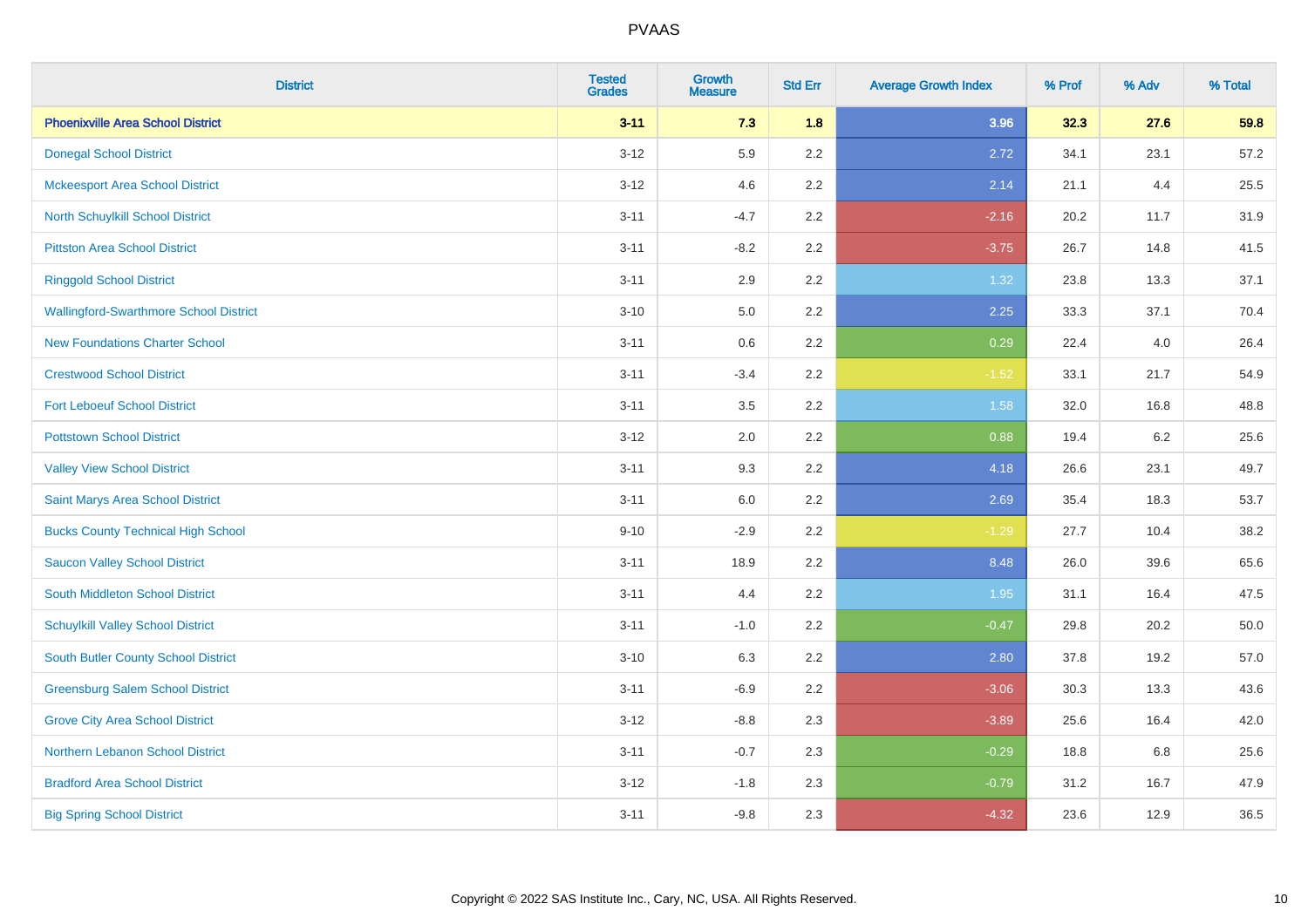| <b>District</b>                             | <b>Tested</b><br><b>Grades</b> | <b>Growth</b><br><b>Measure</b> | <b>Std Err</b> | <b>Average Growth Index</b> | % Prof | % Adv | % Total |
|---------------------------------------------|--------------------------------|---------------------------------|----------------|-----------------------------|--------|-------|---------|
| <b>Phoenixville Area School District</b>    | $3 - 11$                       | 7.3                             | 1.8            | 3.96                        | 32.3   | 27.6  | 59.8    |
| <b>Central Cambria School District</b>      | $3 - 11$                       | $-12.7$                         | 2.3            | $-5.61$                     | 19.4   | 7.4   | 26.9    |
| <b>Corry Area School District</b>           | $3 - 11$                       | $-6.8$                          | 2.3            | $-3.01$                     | 24.0   | 8.8   | 32.8    |
| <b>New Castle Area School District</b>      | $3 - 12$                       | $-13.6$                         | 2.3            | $-5.99$                     | 17.6   | 2.0   | 19.5    |
| <b>Tyrone Area School District</b>          | $3 - 12$                       | 29.2                            | 2.3            | 12.86                       | 36.6   | 29.1  | 65.7    |
| <b>Mount Pleasant Area School District</b>  | $3 - 11$                       | $-5.4$                          | 2.3            | $-2.37$                     | 33.3   | 8.7   | 42.0    |
| <b>Keystone Oaks School District</b>        | $3 - 11$                       | $-7.2$                          | 2.3            | $-3.14$                     | 30.0   | 11.1  | 41.0    |
| <b>Belle Vernon Area School District</b>    | $3 - 11$                       | 11.1                            | 2.3            | 4.88                        | 31.6   | 25.4  | 57.1    |
| <b>Central Columbia School District</b>     | $3 - 12$                       | 0.3                             | 2.3            | 0.12                        | 25.4   | 37.6  | 63.0    |
| <b>Eastern York School District</b>         | $3 - 11$                       | $-6.2$                          | 2.3            | $-2.70$                     | 27.8   | 18.5  | 46.4    |
| <b>Laurel Highlands School District</b>     | $3 - 11$                       | $-3.8$                          | 2.3            | $-1.63$                     | 20.9   | 14.6  | 35.4    |
| <b>Marple Newtown School District</b>       | $3 - 11$                       | 20.6                            | 2.3            | 8.95                        | 31.1   | 42.7  | 73.8    |
| <b>West Perry School District</b>           | $3 - 11$                       | 11.0                            | 2.3            | 4.76                        | 26.9   | 20.5  | 47.4    |
| <b>Harbor Creek School District</b>         | $3 - 11$                       | 13.4                            | 2.3            | 5.80                        | 34.5   | 40.7  | 75.2    |
| <b>Albert Gallatin Area School District</b> | $3 - 11$                       | $-1.7$                          | 2.3            | $-0.72$                     | 31.9   | 20.7  | 52.7    |
| <b>Avonworth School District</b>            | $3 - 10$                       | $-6.2$                          | 2.3            | $-2.68$                     | 35.9   | 14.1  | 50.0    |
| Dauphin County Technical School             | $9 - 11$                       | $-3.9$                          | 2.3            | $-1.67$                     | 18.3   | 11.1  | 29.3    |
| <b>Blackhawk School District</b>            | $3 - 11$                       | 2.0                             | 2.3            | 0.87                        | 34.6   | 20.7  | 55.3    |
| <b>Wyoming Valley West School District</b>  | $3 - 11$                       | $-5.5$                          | 2.3            | $-2.38$                     | 22.2   | 9.2   | 31.4    |
| <b>Mount Carmel Area School District</b>    | $3 - 11$                       | $-7.9$                          | 2.3            | $-3.38$                     | 18.2   | 4.4   | 22.6    |
| <b>Highlands School District</b>            | $3 - 11$                       | $-1.3$                          | 2.3            | $-0.55$                     | 32.6   | 10.5  | 43.0    |
| <b>Sharon City School District</b>          | $3 - 11$                       | $-6.5$                          | 2.3            | $-2.79$                     | 13.1   | 5.0   | 18.1    |
| <b>Athens Area School District</b>          | $3 - 11$                       | 2.6                             | 2.3            | 1.11                        | 34.9   | 12.3  | 47.3    |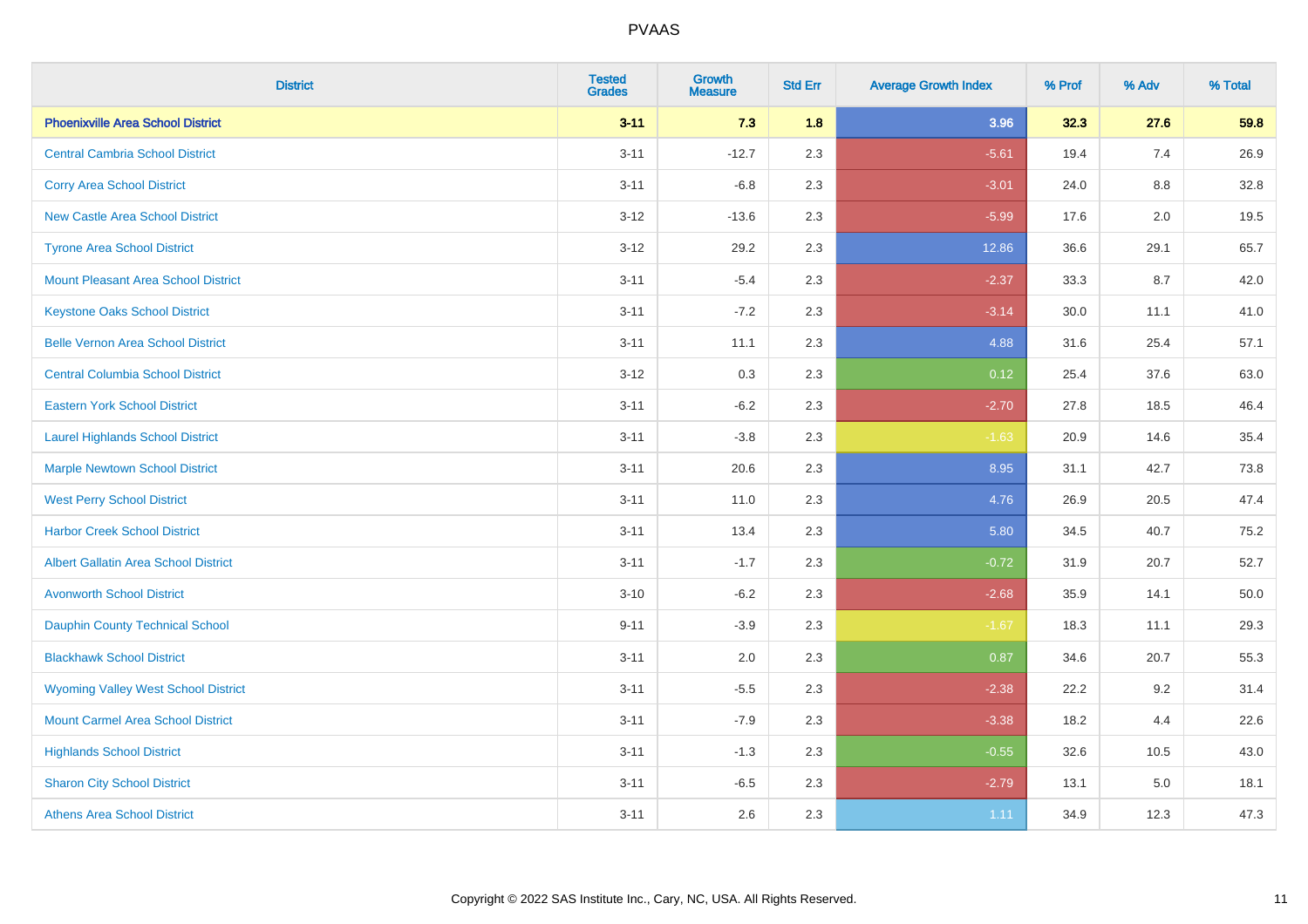| <b>District</b>                          | <b>Tested</b><br><b>Grades</b> | <b>Growth</b><br><b>Measure</b> | <b>Std Err</b> | <b>Average Growth Index</b> | % Prof | % Adv | % Total |
|------------------------------------------|--------------------------------|---------------------------------|----------------|-----------------------------|--------|-------|---------|
| <b>Phoenixville Area School District</b> | $3 - 11$                       | 7.3                             | 1.8            | 3.96                        | 32.3   | 27.6  | 59.8    |
| <b>Wilson Area School District</b>       | $3 - 11$                       | $-0.3$                          | 2.4            | $-0.12$                     | 35.4   | 14.6  | 50.0    |
| <b>Lehighton Area School District</b>    | $3 - 11$                       | 11.4                            | 2.4            | 4.84                        | 30.5   | 24.9  | 55.3    |
| <b>Plum Borough School District</b>      | $3 - 11$                       | $-9.4$                          | 2.4            | $-3.98$                     | 32.9   | 27.4  | 60.4    |
| <b>Tamaqua Area School District</b>      | $3 - 12$                       | 6.5                             | 2.4            | 2.72                        | 34.3   | 17.5  | 51.8    |
| <b>Lewisburg Area School District</b>    | $3 - 11$                       | 1.7                             | 2.4            | 0.72                        | 35.9   | 35.9  | 71.8    |
| <b>Greater Johnstown School District</b> | $3 - 11$                       | $-3.5$                          | 2.4            | $-1.45$                     | 10.3   | 1.3   | 11.5    |
| <b>Somerset Area School District</b>     | $3 - 11$                       | $-7.6$                          | 2.4            | $-3.17$                     | 21.0   | 14.5  | 35.5    |
| <b>Middletown Area School District</b>   | $3 - 11$                       | $-3.4$                          | 2.4            | $-1.44$                     | 34.3   | 15.2  | 49.4    |
| <b>Bedford Area School District</b>      | $3 - 11$                       | 6.4                             | 2.4            | 2.68                        | 31.0   | 20.6  | 51.6    |
| Hamburg Area School District             | $3 - 11$                       | 0.6                             | 2.4            | 0.25                        | 28.0   | 15.5  | 43.6    |
| <b>City CHS</b>                          | $10 - 11$                      | $-5.6$                          | 2.4            | $-2.34$                     | 15.9   | 1.5   | 17.4    |
| <b>Bermudian Springs School District</b> | $3 - 11$                       | 2.5                             | 2.4            | 1.05                        | 31.8   | 23.5  | 55.3    |
| <b>Wilkes-Barre Area School District</b> | $3 - 11$                       | $-12.4$                         | 2.4            | $-5.18$                     | 14.2   | 3.7   | 17.9    |
| <b>Fairview School District</b>          | $3 - 11$                       | 8.3                             | 2.4            | 3.43                        | 41.9   | 34.9  | 76.7    |
| <b>Penn Hills School District</b>        | $3 - 11$                       | 0.0                             | 2.4            | 0.02                        | 18.4   | 7.1   | 25.6    |
| Penn Cambria School District             | $3 - 11$                       | $-4.5$                          | 2.4            | $-1.86$                     | 27.3   | 15.8  | 43.2    |
| <b>Spring Cove School District</b>       | $3 - 11$                       | 9.1                             | 2.4            | 3.77                        | 31.8   | 25.4  | 57.1    |
| Jim Thorpe Area School District          | $3 - 11$                       | $-10.9$                         | 2.4            | $-4.48$                     | 19.5   | 6.0   | 25.5    |
| <b>Agora Cyber Charter School</b>        | $3 - 11$                       | 14.6                            | 2.4            | 6.03                        | 24.7   | 19.5  | 44.2    |
| <b>General Mclane School District</b>    | $3 - 11$                       | $-10.7$                         | 2.4            | $-4.40$                     | 34.0   | 15.6  | 49.6    |
| <b>Shikellamy School District</b>        | $3 - 10$                       | $-8.3$                          | 2.4            | $-3.42$                     | 20.8   | 18.5  | 39.2    |
| Oil City Area School District            | $3 - 11$                       | 8.6                             | 2.4            | 3.56                        | 29.1   | 13.1  | 42.2    |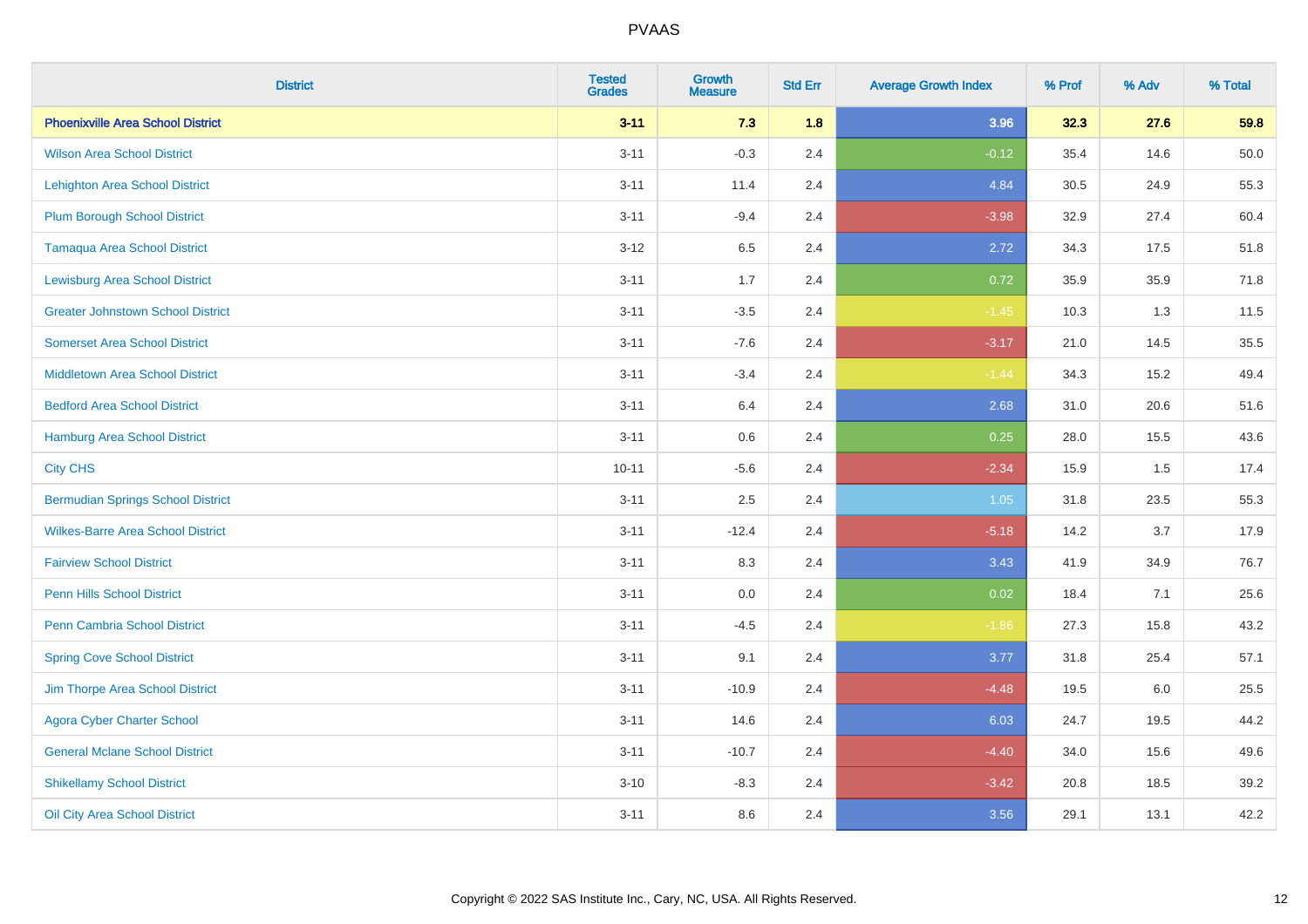| <b>District</b>                                | <b>Tested</b><br><b>Grades</b> | <b>Growth</b><br><b>Measure</b> | <b>Std Err</b> | <b>Average Growth Index</b> | % Prof | % Adv | % Total |
|------------------------------------------------|--------------------------------|---------------------------------|----------------|-----------------------------|--------|-------|---------|
| <b>Phoenixville Area School District</b>       | $3 - 11$                       | 7.3                             | 1.8            | 3.96                        | 32.3   | 27.6  | 59.8    |
| <b>Littlestown Area School District</b>        | $3 - 11$                       | 28.7                            | 2.4            | 11.83                       | 38.4   | 29.3  | 67.7    |
| <b>Berwick Area School District</b>            | $3 - 11$                       | $-6.9$                          | 2.4            | $-2.84$                     | 22.3   | 11.5  | 33.8    |
| <b>Tredyffrin-Easttown School District</b>     | $3 - 10$                       | 8.7                             | 2.4            | 3.57                        | 35.2   | 35.8  | 71.0    |
| <b>Annville-Cleona School District</b>         | $3-12$                         | 1.1                             | 2.4            | 0.45                        | 34.8   | 13.6  | 48.5    |
| <b>Oley Valley School District</b>             | $3 - 11$                       | 1.4                             | 2.4            | 0.56                        | 37.4   | 23.9  | 61.4    |
| <b>Shamokin Area School District</b>           | $3 - 11$                       | $-2.6$                          | 2.5            | $-1.06$                     | 19.6   | 9.8   | 29.3    |
| <b>Slippery Rock Area School District</b>      | $3 - 11$                       | $-3.8$                          | 2.5            | $-1.56$                     | 30.8   | 21.9  | 52.7    |
| <b>Elizabeth Forward School District</b>       | $3 - 11$                       | $-5.5$                          | 2.5            | $-2.25$                     | 32.2   | 12.8  | 45.0    |
| <b>Wayne Highlands School District</b>         | $3 - 11$                       | 22.5                            | 2.5            | 9.16                        | 33.8   | 40.4  | 74.2    |
| <b>MaST Community Charter School</b>           | $3 - 10$                       | $-0.9$                          | 2.5            | $-0.34$                     | 25.0   | 21.6  | 46.6    |
| <b>Universal Audenried Charter School</b>      | $9 - 11$                       | $-3.8$                          | 2.5            | $-1.53$                     | 3.0    | 0.5   | 3.5     |
| Lehigh Valley Charter High School For The Arts | $9 - 10$                       | $-11.8$                         | 2.5            | $-4.76$                     | 28.9   | 5.7   | 34.6    |
| <b>Deer Lakes School District</b>              | $3 - 11$                       | $-10.0$                         | 2.5            | $-4.02$                     | 27.7   | 9.9   | 37.6    |
| <b>Quaker Valley School District</b>           | $3 - 11$                       | 12.2                            | 2.5            | 4.90                        | 39.5   | 26.4  | 65.9    |
| <b>Wyoming Area School District</b>            | $3 - 10$                       | $-5.5$                          | 2.5            | $-2.21$                     | 32.0   | 9.6   | 41.6    |
| <b>Scranton School District</b>                | $3-12$                         | $-10.1$                         | 2.5            | $-4.04$                     | 20.0   | 7.7   | 27.7    |
| <b>West Mifflin Area School District</b>       | $3 - 12$                       | $-11.9$                         | 2.5            | $-4.77$                     | 15.9   | 4.0   | 19.9    |
| <b>Milton Area School District</b>             | $3 - 11$                       | $-10.1$                         | 2.5            | $-4.04$                     | 23.0   | 11.3  | 34.2    |
| <b>Tech Freire Charter School</b>              | $9 - 11$                       | 0.7                             | 2.5            | 0.27                        | 3.6    | 0.0   | 3.6     |
| <b>Upper Adams School District</b>             | $3 - 11$                       | 0.9                             | 2.5            | 0.37                        | 33.0   | 17.0  | 50.0    |
| <b>Hermitage School District</b>               | $3-12$                         | 14.0                            | 2.5            | 5.59                        | 34.0   | 27.0  | 61.0    |
| <b>Titusville Area School District</b>         | $3 - 11$                       | $-5.0$                          | 2.5            | $-1.98$                     | 26.5   | 6.8   | 33.3    |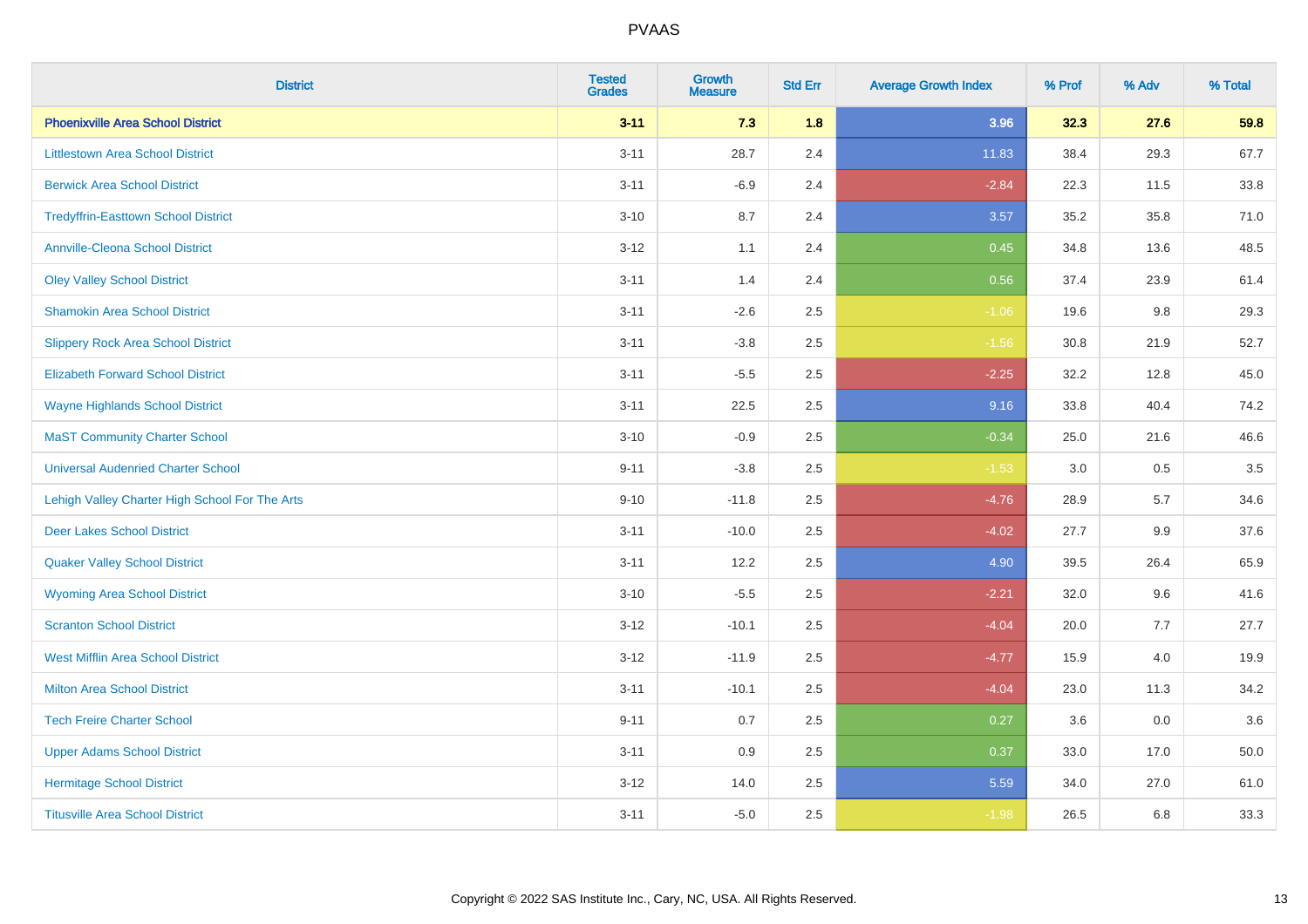| <b>District</b>                                                       | <b>Tested</b><br><b>Grades</b> | <b>Growth</b><br><b>Measure</b> | <b>Std Err</b> | <b>Average Growth Index</b> | % Prof | % Adv | % Total |
|-----------------------------------------------------------------------|--------------------------------|---------------------------------|----------------|-----------------------------|--------|-------|---------|
| <b>Phoenixville Area School District</b>                              | $3 - 11$                       | 7.3                             | 1.8            | 3.96                        | 32.3   | 27.6  | 59.8    |
| Pen Argyl Area School District                                        | $3 - 12$                       | 12.8                            | 2.5            | 5.10                        | 28.5   | 23.8  | 52.3    |
| Northern Lehigh School District                                       | $3 - 12$                       | 6.1                             | 2.5            | 2.42                        | 21.4   | 18.0  | 39.3    |
| <b>Central Greene School District</b>                                 | $3 - 11$                       | $-0.4$                          | 2.5            | $-0.15$                     | 27.8   | 14.8  | 42.6    |
| <b>Bald Eagle Area School District</b>                                | $3 - 11$                       | 7.6                             | 2.5            | 3.00                        | 31.6   | 15.6  | 47.3    |
| <b>Jersey Shore Area School District</b>                              | $3 - 11$                       | 0.7                             | 2.5            | 0.27                        | 39.3   | 13.6  | 52.9    |
| <b>Forest Hills School District</b>                                   | $3 - 11$                       | 1.8                             | 2.5            | 0.71                        | 28.8   | 10.3  | 39.1    |
| Preparatory Charter School Of Mathematics, Science, Tech, And Careers | $9 - 10$                       | $-5.1$                          | 2.5            | $-2.03$                     | 6.3    | 1.4   | 7.7     |
| Ambridge Area School District                                         | $3 - 12$                       | $-19.4$                         | 2.5            | $-7.64$                     | 23.2   | 5.6   | 28.9    |
| <b>Beaver Area School District</b>                                    | $3 - 10$                       | $-3.0$                          | 2.5            | $-1.16$                     | 25.8   | 27.8  | 53.6    |
| <b>Woodland Hills School District</b>                                 | $3 - 12$                       | $-4.2$                          | 2.5            | $-1.66$                     | 10.1   | 1.4   | 11.5    |
| <b>Innovative Arts Academy Charter School</b>                         | $6 - 11$                       | $-7.2$                          | 2.5            | $-2.83$                     | 2.0    | 0.0   | 2.0     |
| <b>South Park School District</b>                                     | $3 - 11$                       | $-8.8$                          | 2.5            | $-3.46$                     | 28.1   | 17.0  | 45.2    |
| <b>Brandywine Heights Area School District</b>                        | $3 - 11$                       | 5.8                             | 2.6            | 2.27                        | 27.7   | 28.6  | 56.2    |
| <b>Conneaut School District</b>                                       | $3 - 12$                       | $-2.3$                          | 2.6            | $-0.91$                     | 27.4   | 9.7   | 37.1    |
| <b>Midd-West School District</b>                                      | $3 - 11$                       | 3.6                             | 2.6            | 1.42                        | 28.6   | 25.0  | 53.6    |
| Huntingdon Area School District                                       | $3 - 11$                       | 5.8                             | 2.6            | 2.28                        | 27.8   | 17.4  | 45.2    |
| <b>Danville Area School District</b>                                  | $3 - 11$                       | 18.4                            | 2.6            | 7.19                        | 32.0   | 46.1  | 78.1    |
| Perseus House Charter School Of Excellence                            | $6 - 11$                       | $-6.4$                          | 2.6            | $-2.50$                     | 0.9    | 0.0   | 0.9     |
| Northern Tioga School District                                        | $3 - 12$                       | 6.8                             | 2.6            | 2.64                        | 25.0   | 16.9  | 41.9    |
| <b>Girard School District</b>                                         | $3 - 11$                       | $-12.3$                         | 2.6            | $-4.76$                     | 29.7   | 18.9  | 48.6    |
| Philadelphia Electrical & Tech Charter High School                    | $10 - 10$                      | 1.2                             | 2.6            | 0.45                        | 0.9    | 0.0   | 0.9     |
| <b>Central Valley School District</b>                                 | $3 - 10$                       | 4.7                             | 2.6            | 1.83                        | 37.8   | 18.5  | 56.3    |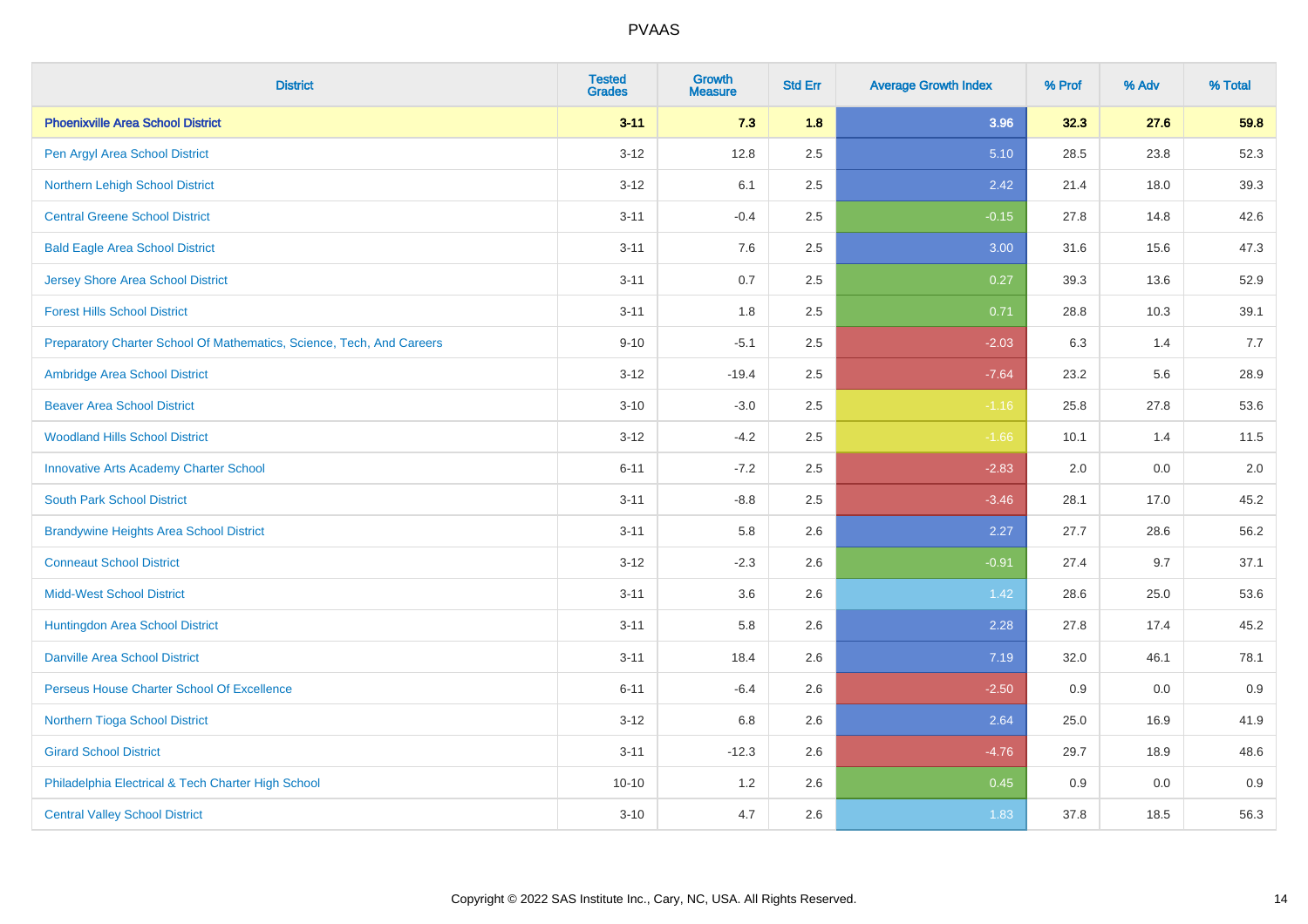| <b>District</b>                                  | <b>Tested</b><br><b>Grades</b> | <b>Growth</b><br><b>Measure</b> | <b>Std Err</b> | <b>Average Growth Index</b> | % Prof | % Adv | % Total |
|--------------------------------------------------|--------------------------------|---------------------------------|----------------|-----------------------------|--------|-------|---------|
| <b>Phoenixville Area School District</b>         | $3 - 11$                       | 7.3                             | 1.8            | 3.96                        | 32.3   | 27.6  | 59.8    |
| <b>Susquenita School District</b>                | $3 - 11$                       | $-5.9$                          | 2.6            | $-2.28$                     | 30.6   | 13.9  | 44.4    |
| <b>Collegium Charter School</b>                  | $3 - 10$                       | 21.2                            | 2.6            | 8.18                        | 25.4   | 16.4  | 41.8    |
| <b>Western Wayne School District</b>             | $3 - 11$                       | 3.6                             | 2.6            | 1.39                        | 30.8   | 16.2  | 47.0    |
| <b>Wyomissing Area School District</b>           | $3-12$                         | $-2.4$                          | 2.6            | $-0.92$                     | 25.6   | 28.1  | 53.7    |
| <b>Franklin Area School District</b>             | $3 - 11$                       | $-3.7$                          | 2.6            | $-1.43$                     | 30.5   | 5.9   | 36.4    |
| Community Academy Of Philadelphia Charter School | $3 - 11$                       | 0.1                             | 2.6            | 0.06                        | 9.7    | 2.6   | 12.4    |
| <b>Derry Area School District</b>                | $3 - 11$                       | $-11.8$                         | 2.6            | $-4.53$                     | 34.8   | 6.1   | 40.9    |
| <b>Greater Nanticoke Area School District</b>    | $3 - 12$                       | $-6.8$                          | 2.6            | $-2.58$                     | 15.2   | 8.9   | 24.1    |
| <b>Chester-Upland School District</b>            | $3 - 11$                       | $-3.6$                          | 2.6            | $-1.38$                     | 1.6    | 0.0   | 1.6     |
| <b>Hopewell Area School District</b>             | $3 - 11$                       | 0.8                             | 2.6            | 0.31                        | 34.5   | 12.4  | 46.9    |
| <b>Richland School District</b>                  | $3 - 11$                       | $-6.9$                          | 2.6            | $-2.63$                     | 40.1   | 20.9  | 61.0    |
| Penns Valley Area School District                | $3 - 12$                       | 14.1                            | 2.6            | 5.33                        | 29.6   | 23.3  | 52.9    |
| <b>Montoursville Area School District</b>        | $3 - 12$                       | $-8.4$                          | 2.6            | $-3.17$                     | 38.8   | 18.2  | 57.0    |
| Karns City Area School District                  | $3 - 11$                       | $-7.2$                          | 2.6            | $-2.71$                     | 26.4   | 20.8  | 47.2    |
| <b>Towanda Area School District</b>              | $3 - 11$                       | $-4.0$                          | 2.6            | $-1.52$                     | 24.8   | 9.9   | 34.8    |
| <b>Neshannock Township School District</b>       | $3 - 10$                       | $-12.5$                         | 2.7            | $-4.73$                     | 29.0   | 13.0  | 42.0    |
| Susquehanna Township School District             | $3 - 12$                       | 3.9                             | 2.7            | 1.45                        | 19.0   | 13.1  | 32.0    |
| Boys Latin Of Philadelphia Charter School        | $6 - 12$                       | $-8.0$                          | 2.7            | $-3.02$                     | 1.4    | 0.0   | 1.4     |
| <b>Riverside School District</b>                 | $3 - 11$                       | $-6.2$                          | 2.7            | $-2.33$                     | 20.8   | 17.0  | 37.7    |
| <b>Palmerton Area School District</b>            | $3 - 11$                       | $-0.9$                          | 2.7            | $-0.34$                     | 34.3   | 14.3  | 48.6    |
| <b>Loyalsock Township School District</b>        | $3 - 12$                       | 26.7                            | 2.7            | 9.92                        | 36.8   | 35.1  | 71.9    |
| <b>Schuylkill Haven Area School District</b>     | $3 - 11$                       | $-5.3$                          | 2.7            | $-1.96$                     | 22.2   | 11.6  | 33.8    |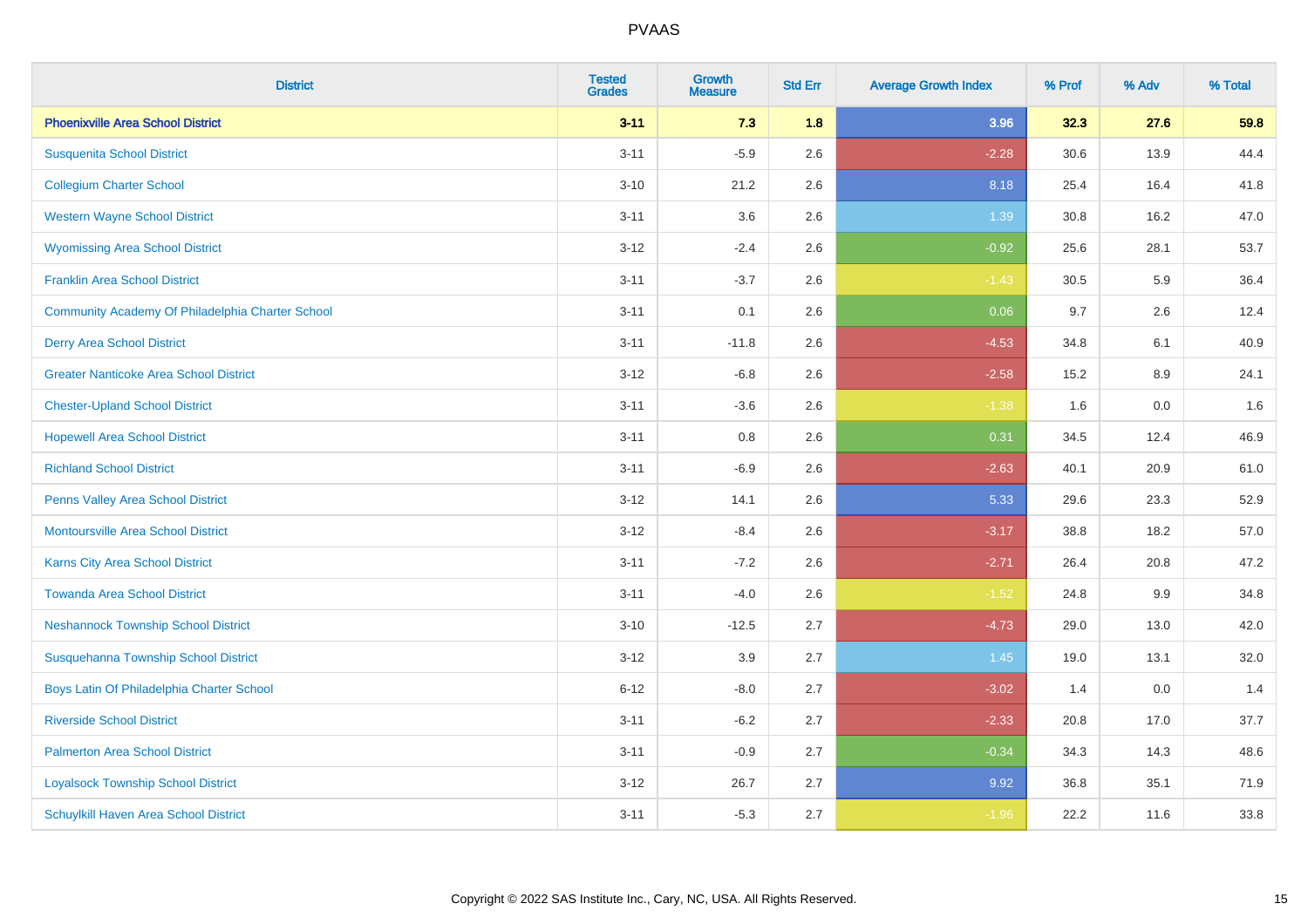| <b>District</b>                                    | <b>Tested</b><br><b>Grades</b> | <b>Growth</b><br><b>Measure</b> | <b>Std Err</b> | <b>Average Growth Index</b> | % Prof | % Adv   | % Total |
|----------------------------------------------------|--------------------------------|---------------------------------|----------------|-----------------------------|--------|---------|---------|
| <b>Phoenixville Area School District</b>           | $3 - 11$                       | 7.3                             | 1.8            | 3.96                        | 32.3   | 27.6    | 59.8    |
| <b>Dunmore School District</b>                     | $3 - 11$                       | $-12.2$                         | 2.7            | $-4.51$                     | 15.0   | 5.3     | 20.4    |
| <b>Riverside Beaver County School District</b>     | $3 - 11$                       | $-5.5$                          | 2.7            | $-2.03$                     | 35.8   | 23.2    | 59.0    |
| <b>Punxsutawney Area School District</b>           | $3 - 11$                       | 15.8                            | 2.7            | 5.83                        | 18.6   | 29.0    | 47.6    |
| <b>Mid Valley School District</b>                  | $3 - 10$                       | $-11.1$                         | 2.7            | $-4.07$                     | 28.3   | 8.1     | 36.4    |
| <b>North East School District</b>                  | $3 - 11$                       | $-5.3$                          | 2.7            | $-1.97$                     | 31.7   | 24.8    | 56.4    |
| <b>Yough School District</b>                       | $3 - 10$                       | $-6.2$                          | 2.7            | $-2.27$                     | 28.9   | 8.8     | 37.7    |
| <b>Warrior Run School District</b>                 | $3 - 11$                       | 10.5                            | 2.7            | 3.86                        | 34.1   | 16.8    | 50.9    |
| Philadelphia Academy Charter School                | $3 - 11$                       | $-14.7$                         | 2.7            | $-5.42$                     | 21.6   | 3.9     | 25.5    |
| <b>West York Area School District</b>              | $3 - 12$                       | $-9.8$                          | 2.7            | $-3.57$                     | 21.9   | 10.9    | 32.8    |
| <b>Lincoln Park Performing Arts Charter School</b> | $7 - 11$                       | $-14.9$                         | 2.7            | $-5.45$                     | 39.3   | 8.9     | 48.2    |
| <b>Charleroi School District</b>                   | $3 - 11$                       | $-4.3$                          | 2.7            | $-1.55$                     | 22.2   | 15.9    | 38.1    |
| <b>Hanover Public School District</b>              | $3 - 11$                       | $-12.4$                         | 2.7            | $-4.50$                     | 22.7   | $6.2\,$ | 28.9    |
| <b>Wattsburg Area School District</b>              | $3 - 11$                       | 1.0                             | 2.7            | 0.36                        | 20.4   | 12.4    | 32.7    |
| <b>Lakeland School District</b>                    | $3 - 11$                       | 13.3                            | 2.8            | 4.80                        | 22.2   | 21.2    | 43.4    |
| <b>Montrose Area School District</b>               | $3 - 10$                       | 12.3                            | 2.8            | 4.41                        | 37.8   | 28.9    | 66.7    |
| Lake-Lehman School District                        | $3 - 11$                       | 14.9                            | 2.8            | 5.34                        | 25.8   | 22.5    | 48.3    |
| <b>Mohawk Area School District</b>                 | $3 - 11$                       | $-10.5$                         | 2.8            | $-3.75$                     | 35.1   | 10.6    | 45.7    |
| <b>Kutztown Area School District</b>               | $3 - 12$                       | 9.3                             | 2.8            | 3.34                        | 38.5   | 14.6    | 53.2    |
| Columbia-Montour AVTS                              | $9 - 10$                       | $-7.1$                          | 2.8            | $-2.52$                     | 19.5   | 3.2     | 22.7    |
| <b>Blairsville-Saltsburg School District</b>       | $3 - 11$                       | $-7.5$                          | 2.8            | $-2.67$                     | 20.1   | 8.2     | 28.3    |
| Mastery Charter School - Shoemaker Campus          | $7 - 10$                       | $-2.3$                          | 2.8            | $-0.81$                     | 10.1   | 3.7     | 13.8    |
| <b>Iroquois School District</b>                    | $3 - 11$                       | 13.6                            | 2.8            | 4.83                        | 33.3   | 16.0    | 49.4    |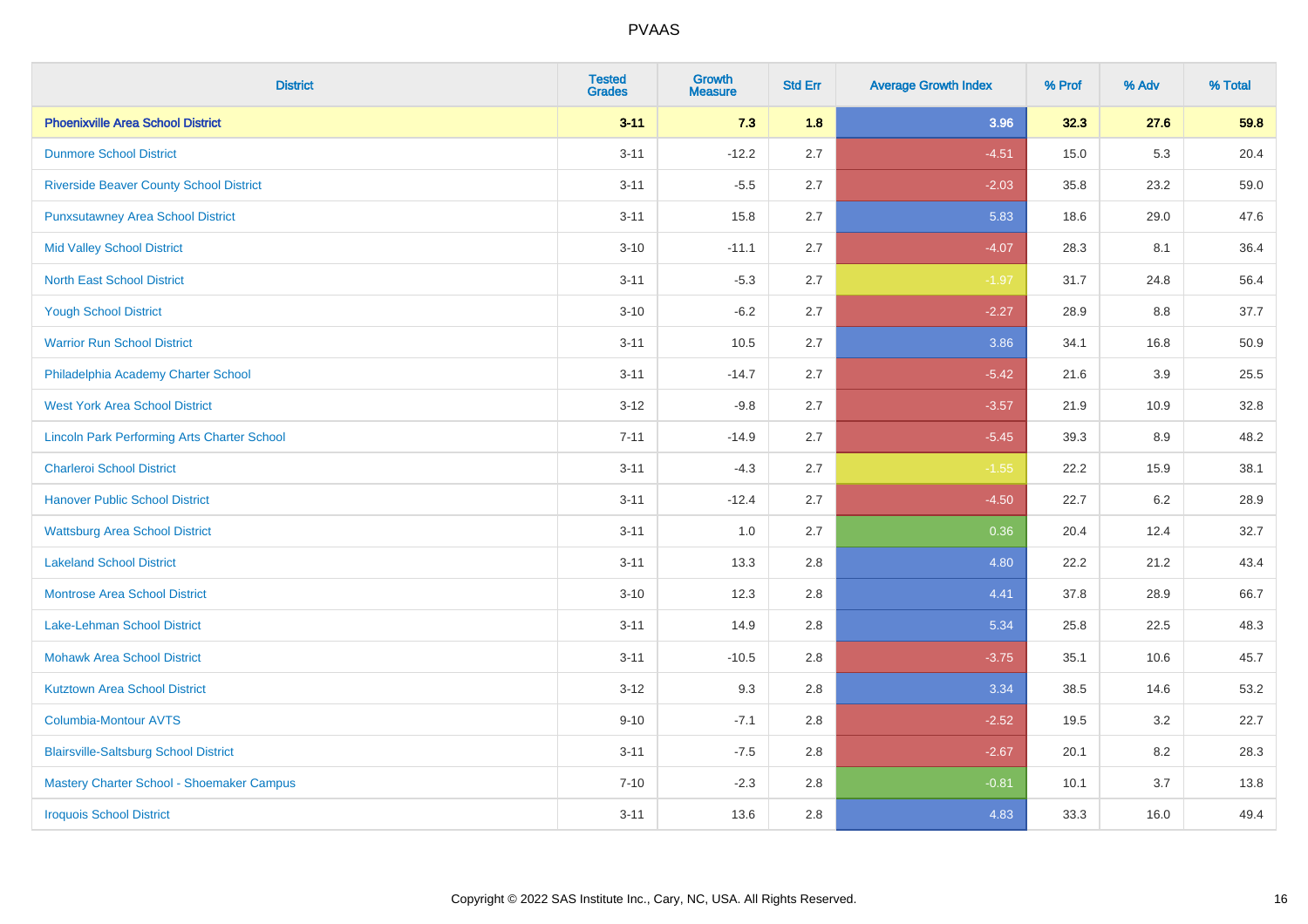| <b>District</b>                              | <b>Tested</b><br><b>Grades</b> | <b>Growth</b><br><b>Measure</b> | <b>Std Err</b> | <b>Average Growth Index</b> | % Prof | % Adv | % Total |
|----------------------------------------------|--------------------------------|---------------------------------|----------------|-----------------------------|--------|-------|---------|
| <b>Phoenixville Area School District</b>     | $3 - 11$                       | 7.3                             | 1.8            | 3.96                        | 32.3   | 27.6  | 59.8    |
| Southern Tioga School District               | $3 - 11$                       | $-0.1$                          | 2.8            | $-0.03$                     | 26.3   | 10.3  | 36.6    |
| Catasauqua Area School District              | $3 - 12$                       | $-7.3$                          | 2.8            | $-2.58$                     | 27.1   | 11.2  | 38.3    |
| <b>Bellwood-Antis School District</b>        | $3 - 10$                       | $3.5\,$                         | 2.8            | 1.24                        | 40.9   | 19.4  | 60.2    |
| <b>Mount Union Area School District</b>      | $3 - 10$                       | $-2.5$                          | 2.8            | $-0.89$                     | 19.8   | 5.8   | 25.6    |
| <b>Westmont Hilltop School District</b>      | $3 - 11$                       | $-1.0$                          | 2.8            | $-0.36$                     | 33.3   | 14.7  | 48.0    |
| <b>Big Beaver Falls Area School District</b> | $3 - 11$                       | $-17.9$                         | 2.8            | $-6.27$                     | 9.4    | 2.8   | 12.2    |
| <b>Elk Lake School District</b>              | $3 - 11$                       | $-6.1$                          | 2.9            | $-2.12$                     | 26.3   | 11.6  | 37.9    |
| <b>Kane Area School District</b>             | $3 - 10$                       | 8.8                             | 2.9            | 3.07                        | 31.4   | 19.8  | 51.2    |
| <b>Marion Center Area School District</b>    | $3 - 10$                       | $0.8\,$                         | 2.9            | 0.27                        | 23.3   | 11.1  | 34.4    |
| <b>Canton Area School District</b>           | $3 - 11$                       | 8.4                             | 2.9            | 2.92                        | 13.8   | 23.0  | 36.8    |
| <b>Palisades School District</b>             | $3 - 11$                       | 7.7                             | 2.9            | 2.66                        | 27.8   | 20.3  | 48.1    |
| <b>Moniteau School District</b>              | $3 - 11$                       | $-11.8$                         | 2.9            | $-4.07$                     | 22.6   | 5.0   | 27.6    |
| <b>Chestnut Ridge School District</b>        | $3-12$                         | 4.0                             | 2.9            | 1.38                        | 33.2   | 11.0  | 44.2    |
| <b>Cambria Heights School District</b>       | $3 - 10$                       | $-6.2$                          | 2.9            | $-2.11$                     | 25.0   | 13.0  | 38.0    |
| <b>Washington School District</b>            | $3 - 11$                       | $-15.9$                         | 2.9            | $-5.44$                     | 12.9   | 1.7   | 14.7    |
| <b>Bristol Borough School District</b>       | $3 - 12$                       | $-5.9$                          | 2.9            | $-2.00$                     | 27.8   | 3.3   | 31.1    |
| New Hope-Solebury School District            | $3 - 11$                       | 28.8                            | 2.9            | 9.77                        | 31.6   | 50.0  | 81.6    |
| <b>Camp Hill School District</b>             | $3 - 12$                       | 20.7                            | 2.9            | 7.00                        | 32.3   | 41.4  | 73.7    |
| <b>Apollo-Ridge School District</b>          | $3 - 12$                       | 9.5                             | 3.0            | 3.23                        | 34.0   | 9.4   | 43.4    |
| <b>Greenville Area School District</b>       | $3 - 11$                       | $-13.2$                         | 3.0            | $-4.45$                     | 32.1   | 4.6   | 36.7    |
| Philipsburg-Osceola Area School District     | $3 - 11$                       | 4.1                             | 3.0            | 1.37                        | 22.5   | 16.2  | 38.8    |
| <b>Mcguffey School District</b>              | $3 - 11$                       | $-12.1$                         | 3.0            | $-4.06$                     | 12.8   | 5.9   | 18.6    |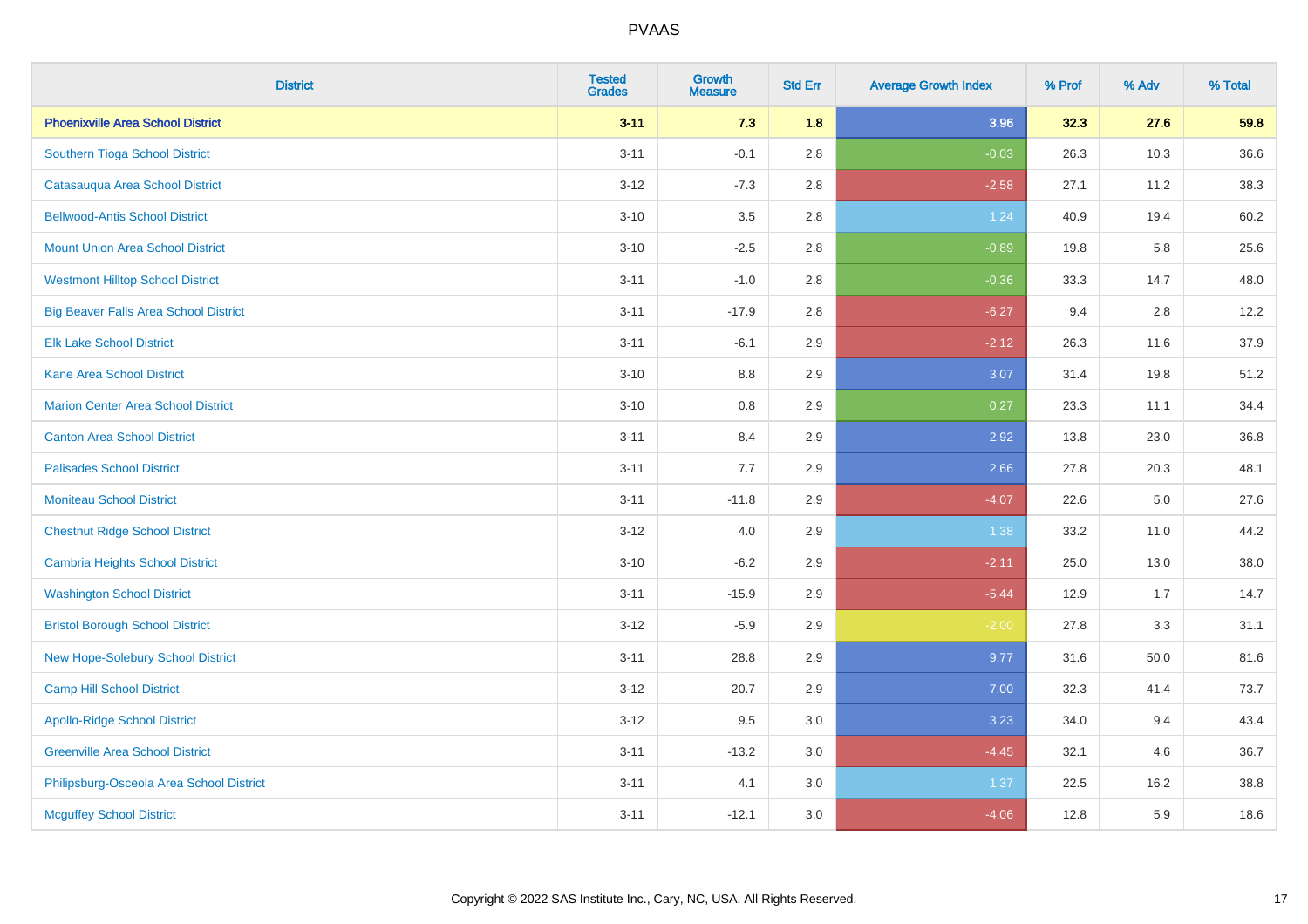| <b>District</b>                                   | <b>Tested</b><br><b>Grades</b> | <b>Growth</b><br><b>Measure</b> | <b>Std Err</b> | <b>Average Growth Index</b> | % Prof | % Adv | % Total |
|---------------------------------------------------|--------------------------------|---------------------------------|----------------|-----------------------------|--------|-------|---------|
| <b>Phoenixville Area School District</b>          | $3 - 11$                       | 7.3                             | 1.8            | 3.96                        | 32.3   | 27.6  | 59.8    |
| <b>Bentworth School District</b>                  | $3 - 11$                       | 7.0                             | 3.0            | 2.36                        | 26.6   | 17.0  | 43.6    |
| Lehigh Valley Academy Regional Charter School     | $3 - 11$                       | $-5.9$                          | 3.0            | $-1.98$                     | 20.0   | 7.7   | 27.7    |
| Southern Columbia Area School District            | $3 - 11$                       | $-8.5$                          | 3.0            | $-2.83$                     | 30.5   | 12.8  | 43.3    |
| <b>Pine Grove Area School District</b>            | $3 - 11$                       | $-1.1$                          | 3.0            | $-0.36$                     | 29.5   | 14.3  | 43.8    |
| <b>Mastery Charter School - Hardy Williams</b>    | $3 - 11$                       | 6.6                             | 3.0            | 2.21                        | 24.7   | 1.2   | 25.9    |
| <b>Windber Area School District</b>               | $3 - 11$                       | $-11.9$                         | 3.0            | $-3.94$                     | 41.0   | 10.3  | 51.3    |
| <b>Wellsboro Area School District</b>             | $3 - 11$                       | $-6.3$                          | 3.0            | $-2.08$                     | 24.4   | 13.4  | 37.8    |
| <b>MaST Community Charter School II</b>           | $3 - 10$                       | 1.4                             | 3.0            | 0.45                        | 16.1   | 4.6   | 20.7    |
| <b>East Allegheny School District</b>             | $3 - 11$                       | $-6.4$                          | 3.0            | $-2.11$                     | 21.0   | 7.4   | 28.4    |
| <b>Executive Education Academy Charter School</b> | $3 - 10$                       | $-14.6$                         | 3.0            | $-4.81$                     | 8.5    | 1.2   | 9.8     |
| <b>Brentwood Borough School District</b>          | $3 - 11$                       | 1.3                             | 3.0            | 0.44                        | 20.2   | 16.0  | 36.2    |
| <b>Uniontown Area School District</b>             | $3 - 11$                       | $-2.8$                          | 3.1            | $-0.91$                     | 31.7   | 7.3   | 39.0    |
| <b>Carmichaels Area School District</b>           | $3 - 10$                       | $-7.0$                          | 3.1            | $-2.30$                     | 17.8   | 9.6   | 27.4    |
| <b>Freedom Area School District</b>               | $3 - 11$                       | $-6.3$                          | 3.1            | $-2.04$                     | 22.9   | 8.4   | 31.3    |
| <b>Springfield Township School District</b>       | $3 - 11$                       | $-3.9$                          | 3.1            | $-1.27$                     | 37.2   | 30.8  | 68.1    |
| <b>Southmoreland School District</b>              | $3 - 11$                       | $-12.5$                         | 3.1            | $-4.04$                     | 33.3   | 15.5  | 48.8    |
| <b>Avon Grove Charter School</b>                  | $3 - 11$                       | 9.8                             | 3.1            | 3.18                        | 32.4   | 26.0  | 58.4    |
| <b>Mercer Area School District</b>                | $3 - 11$                       | 2.2                             | 3.1            | 0.70                        | 24.4   | 11.8  | 36.2    |
| Maritime Academy Charter School                   | $3 - 10$                       | 13.2                            | 3.1            | 4.29                        | 24.0   | 1.3   | 25.3    |
| <b>KIPP Dubois Charter School</b>                 | $9 - 10$                       | $-3.0$                          | 3.1            | $-0.95$                     | 10.0   | 0.0   | 10.0    |
| <b>Everett Area School District</b>               | $3 - 11$                       | $-1.1$                          | 3.1            | $-0.34$                     | 34.2   | 13.2  | 47.4    |
| South Williamsport Area School District           | $3 - 10$                       | 0.9                             | 3.1            | 0.31                        | 38.4   | 11.6  | 50.0    |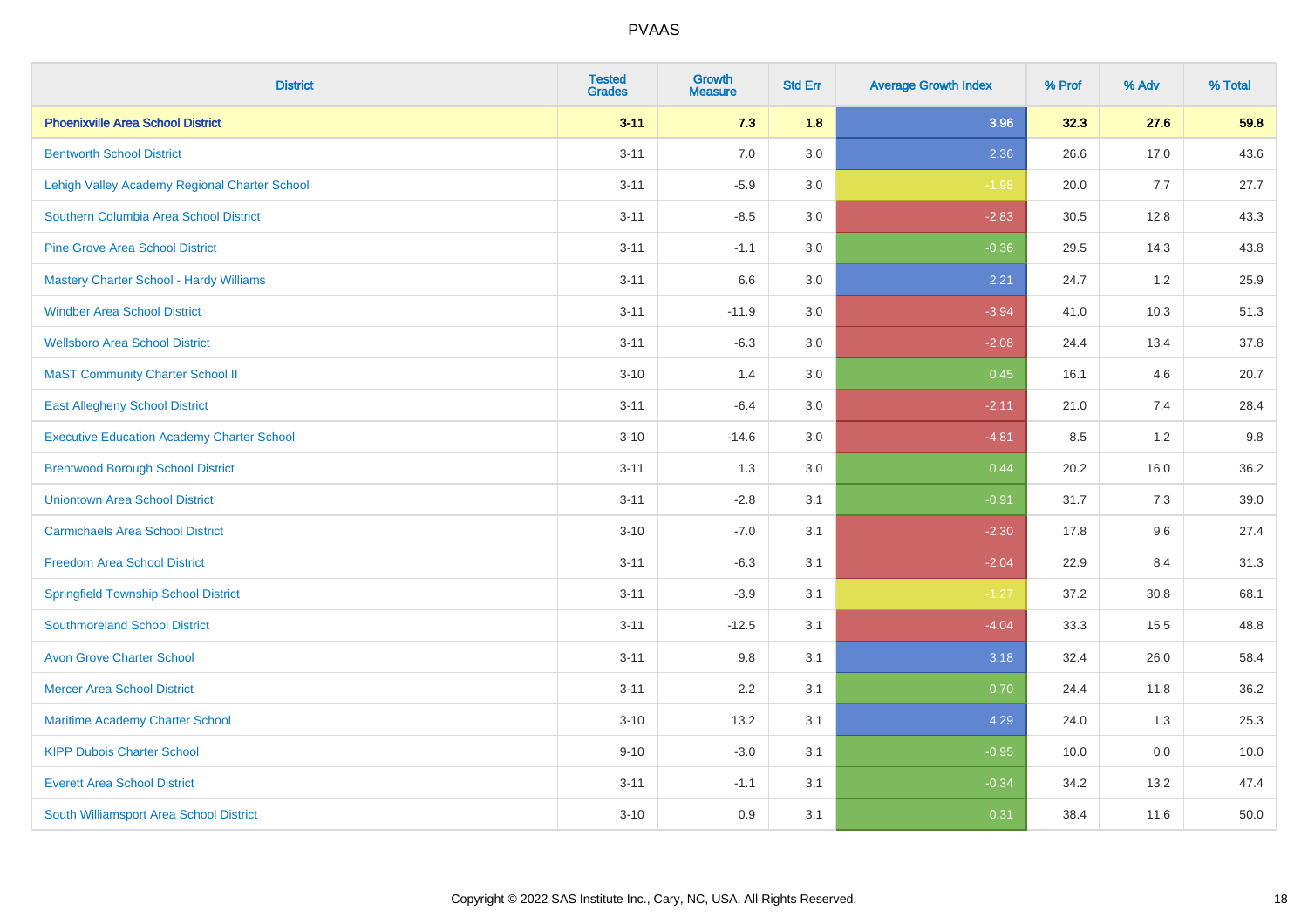| <b>District</b>                                 | <b>Tested</b><br><b>Grades</b> | <b>Growth</b><br><b>Measure</b> | <b>Std Err</b> | <b>Average Growth Index</b> | % Prof | % Adv | % Total |
|-------------------------------------------------|--------------------------------|---------------------------------|----------------|-----------------------------|--------|-------|---------|
| <b>Phoenixville Area School District</b>        | $3 - 11$                       | 7.3                             | 1.8            | 3.96                        | 32.3   | 27.6  | 59.8    |
| <b>Redbank Valley School District</b>           | $3 - 11$                       | $-7.5$                          | 3.1            | $-2.41$                     | 12.4   | 10.6  | 23.1    |
| <b>Cranberry Area School District</b>           | $3 - 12$                       | $-0.9$                          | 3.1            | $-0.29$                     | 25.5   | 9.7   | 35.2    |
| <b>Fort Cherry School District</b>              | $3 - 10$                       | $-0.7$                          | 3.1            | $-0.21$                     | 30.6   | 14.1  | 44.7    |
| <b>Laurel School District</b>                   | $3 - 11$                       | 13.0                            | 3.1            | 4.19                        | 30.3   | 15.7  | 46.1    |
| <b>Brookville Area School District</b>          | $3 - 11$                       | 6.8                             | 3.1            | 2.19                        | 46.1   | 14.6  | 60.7    |
| <b>Old Forge School District</b>                | $3-12$                         | $-11.3$                         | 3.1            | $-3.62$                     | 28.6   | 13.2  | 41.8    |
| <b>Ellwood City Area School District</b>        | $3 - 11$                       | $-12.5$                         | 3.1            | $-4.00$                     | 26.7   | 8.7   | 35.4    |
| Renaissance Academy Charter School              | $3 - 11$                       | $-5.6$                          | 3.1            | $-1.79$                     | 28.4   | 18.5  | 46.9    |
| <b>Pequea Valley School District</b>            | $3 - 11$                       | 18.0                            | 3.1            | 5.74                        | 29.2   | 37.5  | 66.7    |
| South Allegheny School District                 | $3 - 11$                       | $-0.9$                          | 3.1            | $-0.30$                     | 23.8   | 2.5   | 26.2    |
| <b>Ligonier Valley School District</b>          | $3 - 11$                       | $-10.8$                         | 3.1            | $-3.43$                     | 34.1   | 5.8   | 39.9    |
| Jefferson County-Dubois AVTS                    | $9 - 11$                       | $-11.7$                         | 3.1            | $-3.72$                     | 17.6   | 2.8   | 20.4    |
| <b>Mahanoy Area School District</b>             | $3 - 10$                       | $-3.4$                          | 3.1            | $-1.07$                     | 21.4   | 8.6   | 30.0    |
| South Side Area School District                 | $3 - 11$                       | $-0.6$                          | 3.1            | $-0.19$                     | 24.0   | 28.0  | 52.0    |
| <b>Carlynton School District</b>                | $3 - 11$                       | $-2.0$                          | 3.2            | $-0.62$                     | 27.9   | 5.2   | 33.1    |
| <b>Montgomery Area School District</b>          | $3 - 11$                       | $-5.8$                          | 3.2            | $-1.83$                     | 25.0   | 11.5  | 36.5    |
| <b>Central Fulton School District</b>           | $3 - 11$                       | $-13.3$                         | 3.2            | $-4.20$                     | 18.1   | 9.7   | 27.8    |
| <b>Carbondale Area School District</b>          | $3 - 10$                       | $-2.8$                          | 3.2            | $-0.87$                     | 27.5   | 2.9   | 30.4    |
| <b>Sayre Area School District</b>               | $3 - 11$                       | 5.8                             | 3.2            | 1.81                        | 30.3   | 21.0  | 51.3    |
| <b>Eastern Lancaster County School District</b> | $3 - 12$                       | 2.9                             | 3.2            | 0.91                        | 35.2   | 36.4  | 71.6    |
| <b>Carbon Career &amp; Technical Institute</b>  | $9 - 11$                       | $-9.3$                          | 3.2            | $-2.92$                     | 19.6   | 2.2   | 21.7    |
| <b>Octorara Area School District</b>            | $3 - 11$                       | $-7.5$                          | 3.2            | $-2.35$                     | 26.1   | 17.0  | 43.2    |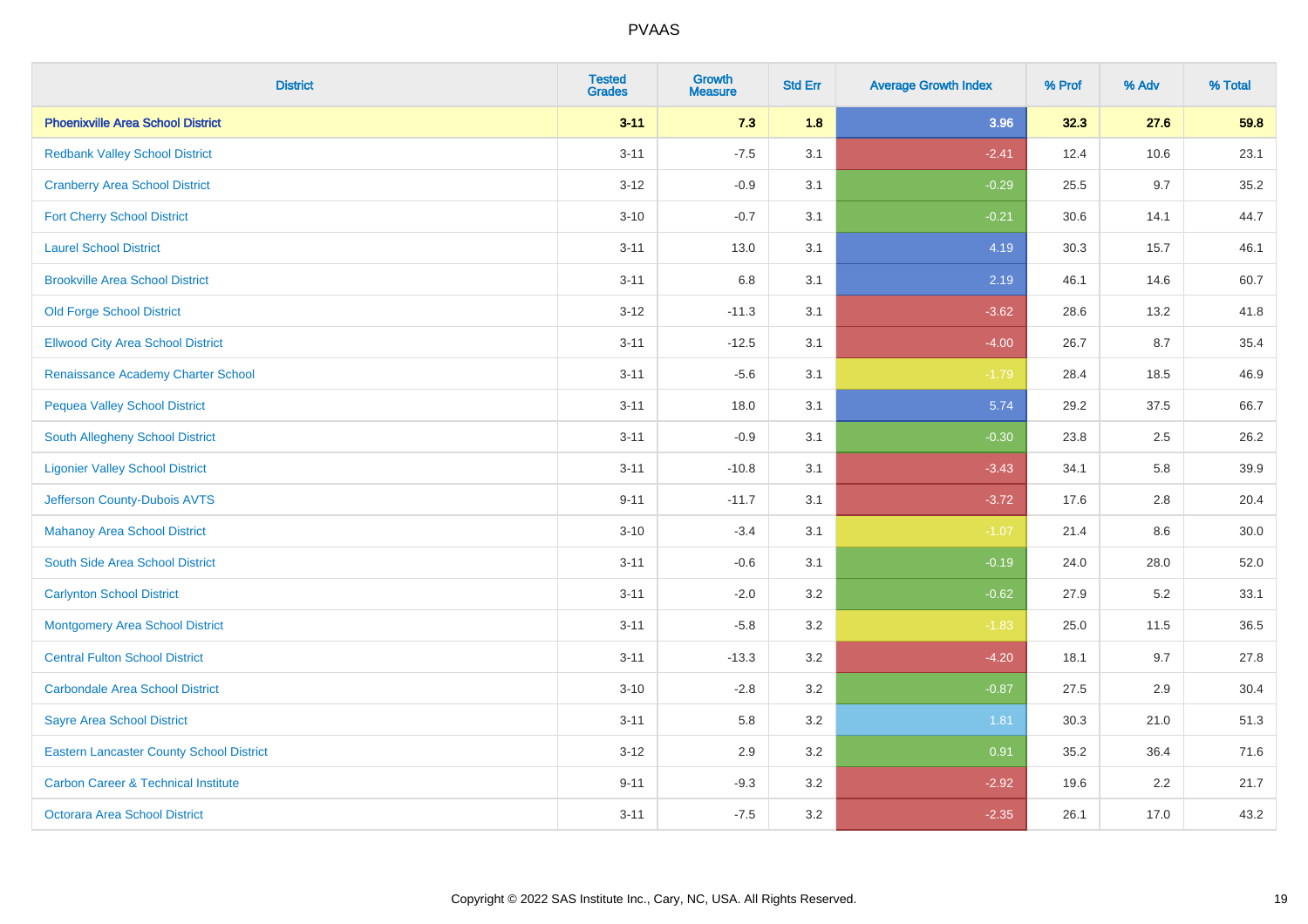| <b>District</b>                                        | <b>Tested</b><br><b>Grades</b> | <b>Growth</b><br><b>Measure</b> | <b>Std Err</b> | <b>Average Growth Index</b> | % Prof | % Adv | % Total |
|--------------------------------------------------------|--------------------------------|---------------------------------|----------------|-----------------------------|--------|-------|---------|
| <b>Phoenixville Area School District</b>               | $3 - 11$                       | 7.3                             | 1.8            | 3.96                        | 32.3   | 27.6  | 59.8    |
| <b>Wyalusing Area School District</b>                  | $3 - 12$                       | 5.7                             | 3.2            | 1.78                        | 38.6   | 12.9  | 51.4    |
| <b>Steelton-Highspire School District</b>              | $3 - 11$                       | $-5.3$                          | 3.2            | $-1.65$                     | 13.9   | 0.0   | 13.9    |
| <b>Shenango Area School District</b>                   | $3 - 11$                       | 1.7                             | 3.2            | 0.52                        | 41.4   | 13.8  | 55.3    |
| <b>Troy Area School District</b>                       | $3 - 10$                       | $-4.7$                          | 3.2            | $-1.46$                     | 22.8   | 16.5  | 39.2    |
| Juniata Valley School District                         | $3 - 11$                       | 1.6                             | 3.2            | 0.51                        | 23.1   | 9.4   | 32.5    |
| <b>New Brighton Area School District</b>               | $3 - 11$                       | $-2.1$                          | 3.2            | $-0.65$                     | 31.5   | 11.1  | 42.6    |
| New Kensington-Arnold School District                  | $3 - 11$                       | $-5.8$                          | 3.2            | $-1.80$                     | 10.8   | 1.2   | 12.0    |
| <b>Northwestern School District</b>                    | $3 - 11$                       | $-14.6$                         | 3.2            | $-4.51$                     | 32.5   | 13.7  | 46.2    |
| <b>Burgettstown Area School District</b>               | $3 - 11$                       | $-11.2$                         | 3.2            | $-3.46$                     | 16.0   | 2.7   | 18.7    |
| <b>Panther Valley School District</b>                  | $3 - 12$                       | $-13.3$                         | 3.2            | $-4.10$                     | 31.5   | 4.1   | 35.6    |
| Meyersdale Area School District                        | $3 - 11$                       | $-16.1$                         | 3.3            | $-4.94$                     | 20.3   | 5.8   | 26.1    |
| <b>Muncy School District</b>                           | $3 - 11$                       | 6.9                             | 3.3            | 2.12                        | 37.6   | 18.8  | 56.4    |
| <b>Newport School District</b>                         | $3 - 12$                       | 3.8                             | 3.3            | 1.17                        | 38.8   | 10.4  | 49.2    |
| <b>West Branch Area School District</b>                | $3 - 11$                       | 17.0                            | 3.3            | 5.20                        | 47.1   | 19.1  | 66.2    |
| Northern Bedford County School District                | $3 - 11$                       | $-2.3$                          | 3.3            | $-0.69$                     | 26.2   | 16.9  | 43.1    |
| Lackawanna Trail School District                       | $3 - 10$                       | $-11.0$                         | 3.3            | $-3.35$                     | 13.1   | 18.0  | 31.2    |
| Northwest Area School District                         | $3 - 10$                       | $-3.2$                          | 3.3            | $-0.97$                     | 30.4   | 13.0  | 43.5    |
| <b>Westinghouse Arts Academy Charter School</b>        | $9 - 10$                       | $-6.0$                          | 3.3            | $-1.81$                     | 20.2   | 8.9   | 29.1    |
| Propel Charter School - Braddock Hills                 | $3 - 11$                       | $-2.1$                          | 3.3            | $-0.63$                     | 4.8    | 3.2   | 8.1     |
| <b>Wilmington Area School District</b>                 | $3 - 11$                       | 11.1                            | 3.3            | 3.37                        | 29.8   | 26.2  | 56.0    |
| <b>North Star School District</b>                      | $3 - 11$                       | 1.1                             | 3.3            | 0.34                        | 26.2   | 20.0  | 46.2    |
| <b>Chester Charter Scholars Academy Charter School</b> | $3 - 12$                       | $-6.2$                          | 3.3            | $-1.88$                     | 2.2    | 0.0   | 2.2     |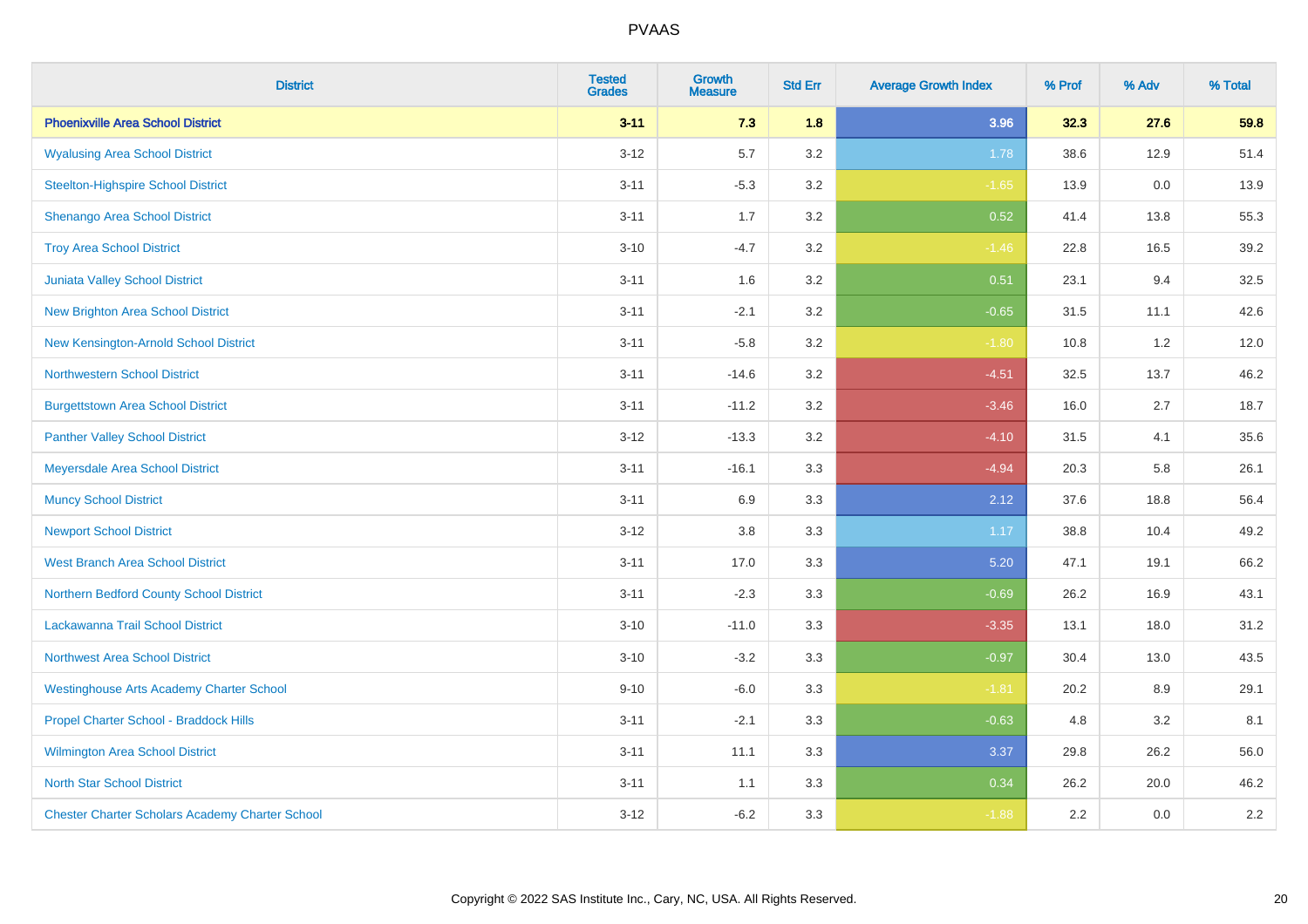| <b>District</b>                               | <b>Tested</b><br><b>Grades</b> | <b>Growth</b><br><b>Measure</b> | <b>Std Err</b> | <b>Average Growth Index</b> | % Prof | % Adv | % Total |
|-----------------------------------------------|--------------------------------|---------------------------------|----------------|-----------------------------|--------|-------|---------|
| <b>Phoenixville Area School District</b>      | $3 - 11$                       | 7.3                             | 1.8            | 3.96                        | 32.3   | 27.6  | 59.8    |
| <b>Burrell School District</b>                | $3 - 11$                       | $-1.5$                          | 3.3            | $-0.44$                     | 27.8   | 17.7  | 45.6    |
| <b>Tacony Academy Charter School</b>          | $3 - 11$                       | $-12.9$                         | 3.3            | $-3.90$                     | 8.6    | 1.4   | 10.0    |
| <b>Tussey Mountain School District</b>        | $3 - 12$                       | $-13.0$                         | 3.3            | $-3.93$                     | 11.1   | 3.2   | 14.3    |
| <b>Portage Area School District</b>           | $3 - 10$                       | $-0.5$                          | 3.3            | $-0.14$                     | 27.0   | 20.6  | 47.6    |
| <b>Purchase Line School District</b>          | $3 - 12$                       | 4.3                             | 3.3            | 1.30                        | 32.3   | 9.0   | 41.4    |
| <b>United School District</b>                 | $3 - 11$                       | 6.3                             | 3.3            | 1.89                        | 38.8   | 16.3  | 55.0    |
| <b>Union City Area School District</b>        | $3 - 12$                       | $-8.7$                          | 3.3            | $-2.59$                     | 29.7   | 10.9  | 40.6    |
| <b>Steel Valley School District</b>           | $3 - 11$                       | 11.1                            | 3.3            | 3.33                        | 34.8   | 10.1  | 44.9    |
| Pennsylvania Virtual Charter School           | $3 - 11$                       | 4.4                             | 3.4            | 1.31                        | 29.8   | 21.2  | 51.0    |
| Jeannette City School District                | $3 - 11$                       | $-0.7$                          | 3.4            | $-0.20$                     | 26.8   | 4.1   | 30.9    |
| <b>Northern Cambria School District</b>       | $3 - 11$                       | $-0.3$                          | 3.4            | $-0.09$                     | 26.5   | 1.2   | 27.7    |
| <b>Mountain View School District</b>          | $3 - 11$                       | 24.2                            | 3.4            | 7.20                        | 45.8   | 37.3  | 83.0    |
| Southern Huntingdon County School District    | $3 - 11$                       | $-5.9$                          | 3.4            | $-1.76$                     | 32.8   | 4.9   | 37.7    |
| <b>Minersville Area School District</b>       | $3 - 11$                       | $-2.9$                          | 3.4            | $-0.86$                     | 27.4   | 9.7   | 37.1    |
| Pennsylvania Distance Learning Charter School | $3 - 12$                       | 6.8                             | 3.4            | 1.99                        | 19.8   | 6.2   | 25.9    |
| <b>Multicultural Academy Charter School</b>   | $9 - 11$                       | 6.0                             | 3.4            | 1.77                        | 12.3   | 0.0   | 12.3    |
| Millersburg Area School District              | $3 - 11$                       | $-6.6$                          | 3.4            | $-1.92$                     | 24.1   | 10.3  | 34.5    |
| <b>Belmont Charter School</b>                 | $3 - 10$                       | 2.2                             | 3.4            | 0.64                        | 5.3    | 1.8   | 7.0     |
| <b>Coudersport Area School District</b>       | $3 - 11$                       | 14.8                            | 3.4            | 4.33                        | 34.7   | 28.0  | 62.7    |
| <b>Frazier School District</b>                | $3 - 11$                       | $-18.9$                         | 3.4            | $-5.49$                     | 18.3   | 1.4   | 19.7    |
| <b>Bloomsburg Area School District</b>        | $3 - 10$                       | 4.3                             | 3.4            | 1.26                        | 36.5   | 20.6  | 57.1    |
| <b>Northgate School District</b>              | $3 - 11$                       | $-3.0$                          | 3.4            | $-0.85$                     | 35.6   | 6.8   | 42.4    |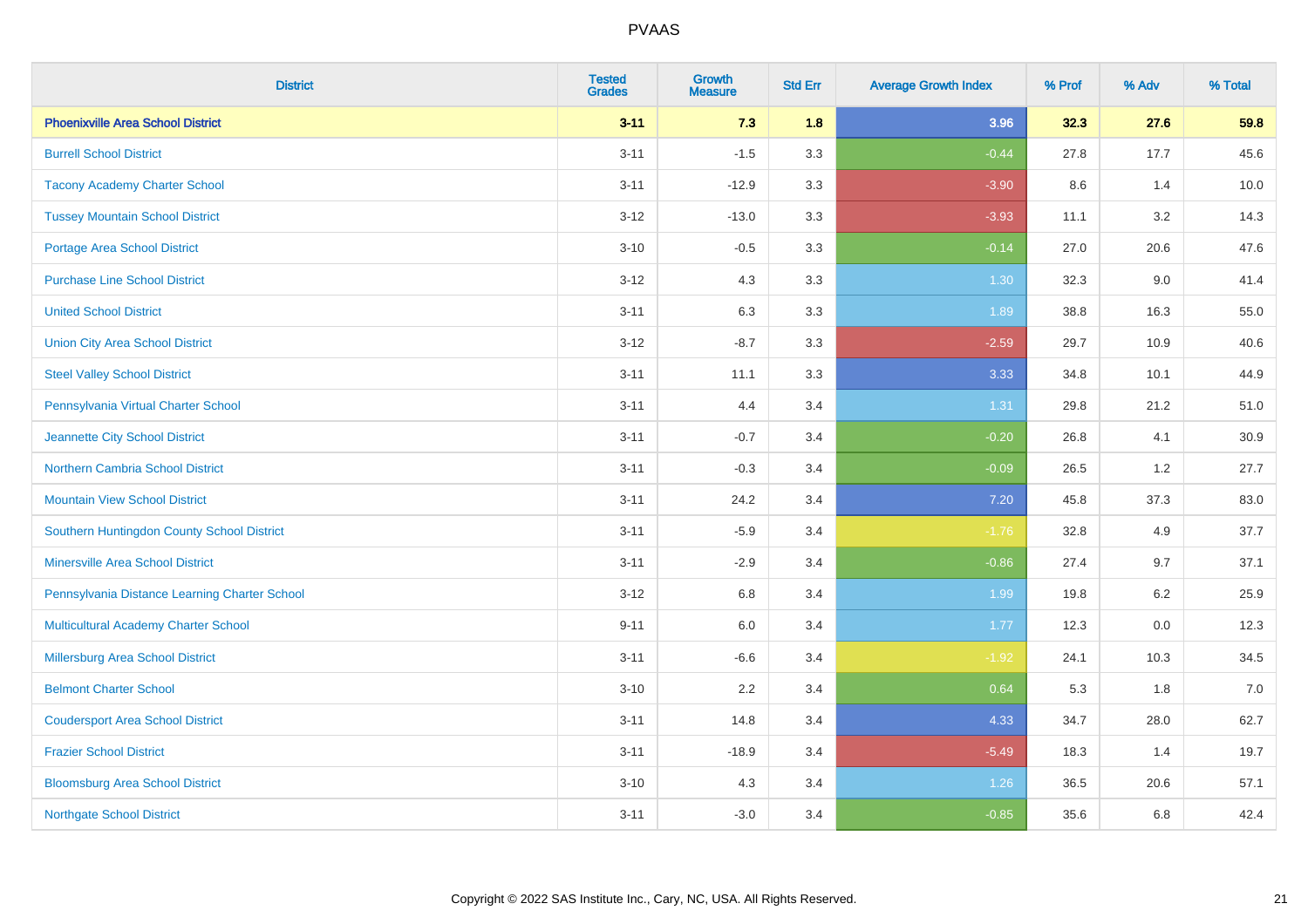| <b>District</b>                                | <b>Tested</b><br><b>Grades</b> | <b>Growth</b><br><b>Measure</b> | <b>Std Err</b> | <b>Average Growth Index</b> | % Prof | % Adv | % Total |
|------------------------------------------------|--------------------------------|---------------------------------|----------------|-----------------------------|--------|-------|---------|
| <b>Phoenixville Area School District</b>       | $3 - 11$                       | 7.3                             | 1.8            | 3.96                        | 32.3   | 27.6  | 59.8    |
| <b>Chartiers-Houston School District</b>       | $3 - 10$                       | $-16.5$                         | 3.5            | $-4.79$                     | 26.3   | 6.6   | 32.9    |
| <b>Southeast Delco School District</b>         | $3 - 10$                       | 3.9                             | 3.5            | 1.12                        | 18.6   | 3.4   | 22.0    |
| <b>Homer-Center School District</b>            | $3 - 11$                       | 8.8                             | 3.5            | 2.53                        | 38.0   | 17.7  | 55.8    |
| <b>Reynolds School District</b>                | $3 - 10$                       | $-3.0$                          | 3.5            | $-0.87$                     | 27.3   | 9.1   | 36.4    |
| <b>Sto-Rox School District</b>                 | $3 - 10$                       | $-7.0$                          | 3.5            | $-1.99$                     | 3.2    | 0.0   | 3.2     |
| <b>Otto-Eldred School District</b>             | $3 - 11$                       | $-0.5$                          | 3.5            | $-0.13$                     | 35.8   | 10.5  | 46.3    |
| <b>Conemaugh Township Area School District</b> | $3 - 12$                       | 4.8                             | 3.5            | 1.39                        | 30.9   | 27.8  | 58.8    |
| <b>Glendale School District</b>                | $3 - 10$                       | 7.9                             | 3.5            | 2.25                        | 42.6   | 9.3   | 51.8    |
| <b>Lakeview School District</b>                | $3 - 11$                       | $-1.9$                          | 3.5            | $-0.53$                     | 41.5   | 12.3  | 53.8    |
| <b>West Middlesex Area School District</b>     | $3 - 10$                       | $-7.4$                          | 3.5            | $-2.11$                     | 32.0   | 9.6   | 41.6    |
| <b>Brockway Area School District</b>           | $3 - 11$                       | $-0.4$                          | 3.5            | $-0.11$                     | 41.2   | 13.8  | 55.0    |
| <b>Shenandoah Valley School District</b>       | $3 - 11$                       | $-4.5$                          | 3.5            | $-1.29$                     | 14.3   | 0.0   | 14.3    |
| <b>Penns Manor Area School District</b>        | $3 - 12$                       | $-1.9$                          | 3.5            | $-0.55$                     | 24.2   | 3.8   | 28.0    |
| <b>Halifax Area School District</b>            | $3 - 11$                       | 5.8                             | 3.5            | 1.64                        | 32.1   | 18.9  | 50.9    |
| <b>Bethlehem-Center School District</b>        | $3 - 10$                       | 2.1                             | 3.5            | 0.59                        | 32.3   | 4.6   | 36.9    |
| <b>School Lane Charter School</b>              | $3 - 11$                       | 2.6                             | 3.6            | 0.72                        | 23.1   | 18.7  | 41.8    |
| <b>Reach Cyber Charter School</b>              | $3 - 11$                       | 1.4                             | 3.6            | 0.40                        | 32.9   | 15.2  | 48.1    |
| <b>Salisbury Township School District</b>      | $3 - 11$                       | 5.8                             | 3.6            | 1.62                        | 24.4   | 12.6  | 37.0    |
| <b>Fairfield Area School District</b>          | $3 - 11$                       | $-0.5$                          | 3.6            | $-0.13$                     | 43.9   | 6.1   | 50.0    |
| <b>Greenwood School District</b>               | $3 - 11$                       | 11.3                            | 3.6            | 3.14                        | 31.2   | 32.8  | 63.9    |
| <b>Achievement House Charter School</b>        | $7 - 11$                       | $-8.2$                          | 3.6            | $-2.28$                     | 16.7   | 2.8   | 19.4    |
| <b>Aliquippa School District</b>               | $3 - 11$                       | $-20.0$                         | 3.6            | $-5.54$                     | 1.7    | 0.0   | 1.7     |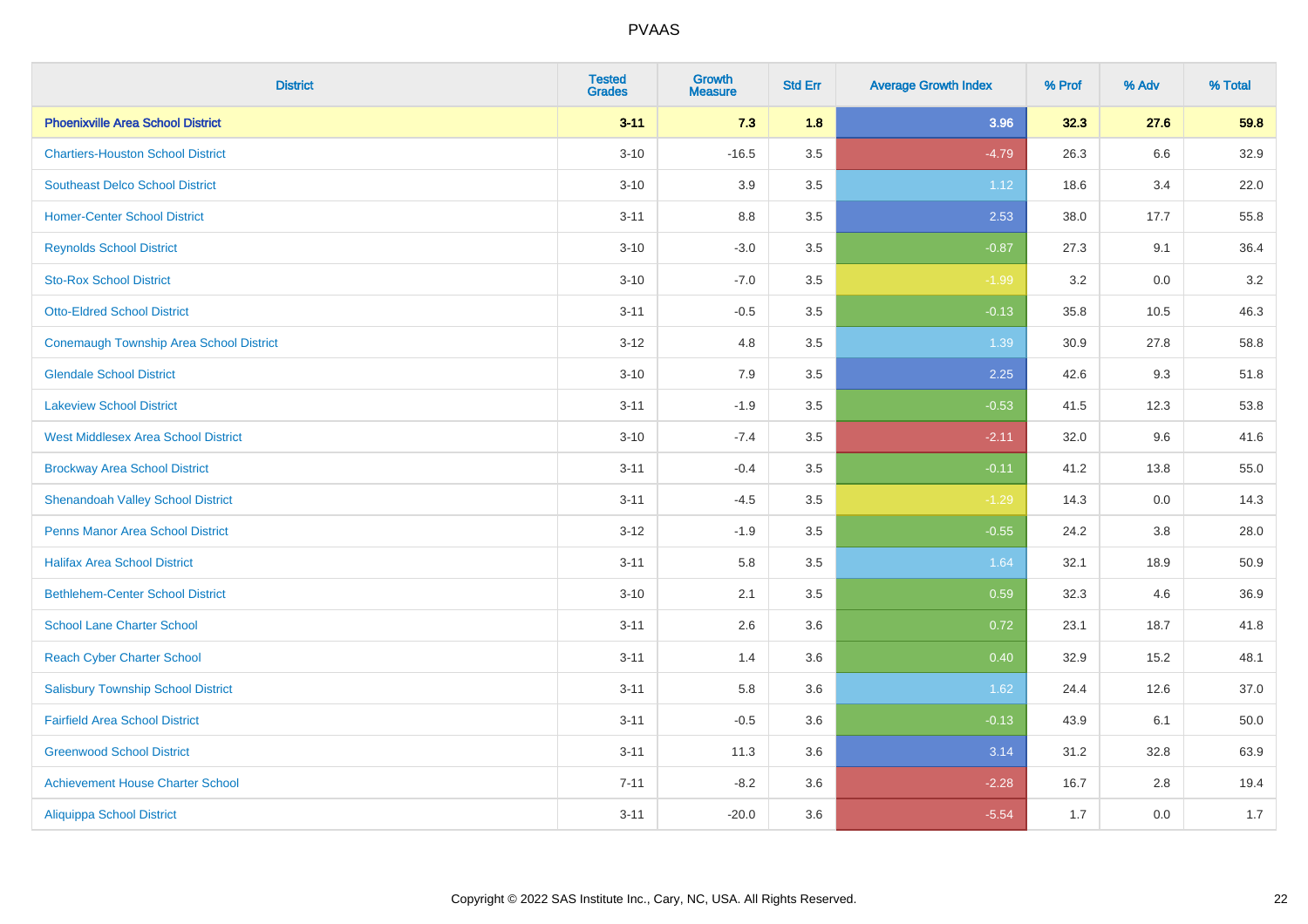| <b>District</b>                                   | <b>Tested</b><br><b>Grades</b> | <b>Growth</b><br><b>Measure</b> | <b>Std Err</b> | <b>Average Growth Index</b> | % Prof | % Adv   | % Total |
|---------------------------------------------------|--------------------------------|---------------------------------|----------------|-----------------------------|--------|---------|---------|
| <b>Phoenixville Area School District</b>          | $3 - 11$                       | 7.3                             | 1.8            | 3.96                        | 32.3   | 27.6    | 59.8    |
| <b>Forest City Regional School District</b>       | $3 - 12$                       | $-1.2$                          | 3.6            | $-0.33$                     | 26.5   | $8.2\,$ | 34.7    |
| <b>Propel Charter School-Montour</b>              | $3 - 10$                       | $-3.4$                          | 3.6            | $-0.93$                     | 7.7    | 0.0     | 7.7     |
| <b>Clarion-Limestone Area School District</b>     | $3 - 12$                       | $-10.0$                         | 3.6            | $-2.76$                     | 28.3   | 20.0    | 48.3    |
| <b>Columbia Borough School District</b>           | $3 - 12$                       | $-1.1$                          | 3.6            | $-0.31$                     | 17.2   | 1.7     | 19.0    |
| <b>Sharpsville Area School District</b>           | $3 - 11$                       | 3.8                             | 3.7            | 1.04                        | 41.1   | 23.2    | 64.3    |
| <b>Lawrence County CTC</b>                        | $10 - 11$                      | $-9.8$                          | 3.7            | $-2.68$                     | 7.3    | 0.0     | 7.3     |
| <b>Sugar Valley Rural Charter School</b>          | $3 - 11$                       | $-3.6$                          | 3.7            | $-0.98$                     | 10.3   | 0.0     | 10.3    |
| <b>Clarion Area School District</b>               | $3 - 11$                       | 3.2                             | 3.7            | 0.88                        | 31.7   | 13.3    | 45.0    |
| <b>Blue Ridge School District</b>                 | $3 - 11$                       | 8.3                             | 3.7            | 2.24                        | 29.6   | 9.3     | 38.9    |
| <b>North Pocono School District</b>               | $3 - 11$                       | 13.1                            | 3.7            | 3.54                        | 31.4   | 33.3    | 64.7    |
| <b>Union School District</b>                      | $3 - 12$                       | 2.5                             | 3.7            | 0.69                        | 17.9   | 10.4    | 28.4    |
| <b>Antietam School District</b>                   | $3 - 10$                       | $-9.5$                          | 3.7            | $-2.57$                     | 20.9   | 1.5     | 22.4    |
| Lincoln Leadership Academy Charter School         | $3 - 12$                       | $-7.4$                          | 3.7            | $-1.99$                     | 6.4    | 2.1     | 8.5     |
| Morrisville Borough School District               | $3 - 11$                       | $-13.1$                         | 3.7            | $-3.52$                     | 4.9    | 1.6     | 6.6     |
| <b>Environmental Charter School At Frick Park</b> | $3-9$                          | $-6.2$                          | 3.7            | $-1.67$                     | 25.9   | 3.4     | 29.3    |
| <b>Northeast Bradford School District</b>         | $3 - 10$                       | $-5.0$                          | 3.7            | $-1.35$                     | 30.6   | 4.8     | 35.5    |
| <b>Clearfield Area School District</b>            | $3 - 10$                       | $-1.3$                          | 3.7            | $-0.34$                     | 43.9   | 24.6    | 68.4    |
| <b>Williams Valley School District</b>            | $3 - 11$                       | 2.6                             | 3.7            | 0.69                        | 17.0   | 5.1     | 22.0    |
| <b>Port Allegany School District</b>              | $3 - 11$                       | 6.5                             | 3.7            | 1.74                        | 26.4   | 11.3    | 37.7    |
| <b>Brownsville Area School District</b>           | $3 - 12$                       | 3.9                             | 3.8            | 1.04                        | 22.0   | 8.5     | 30.5    |
| <b>Union Area School District</b>                 | $3 - 11$                       | $-6.5$                          | 3.8            | $-1.70$                     | 30.6   | 12.2    | 42.9    |
| <b>Susquehanna Community School District</b>      | $3 - 11$                       | $-4.5$                          | 3.8            | $-1.19$                     | 31.9   | 8.8     | 40.7    |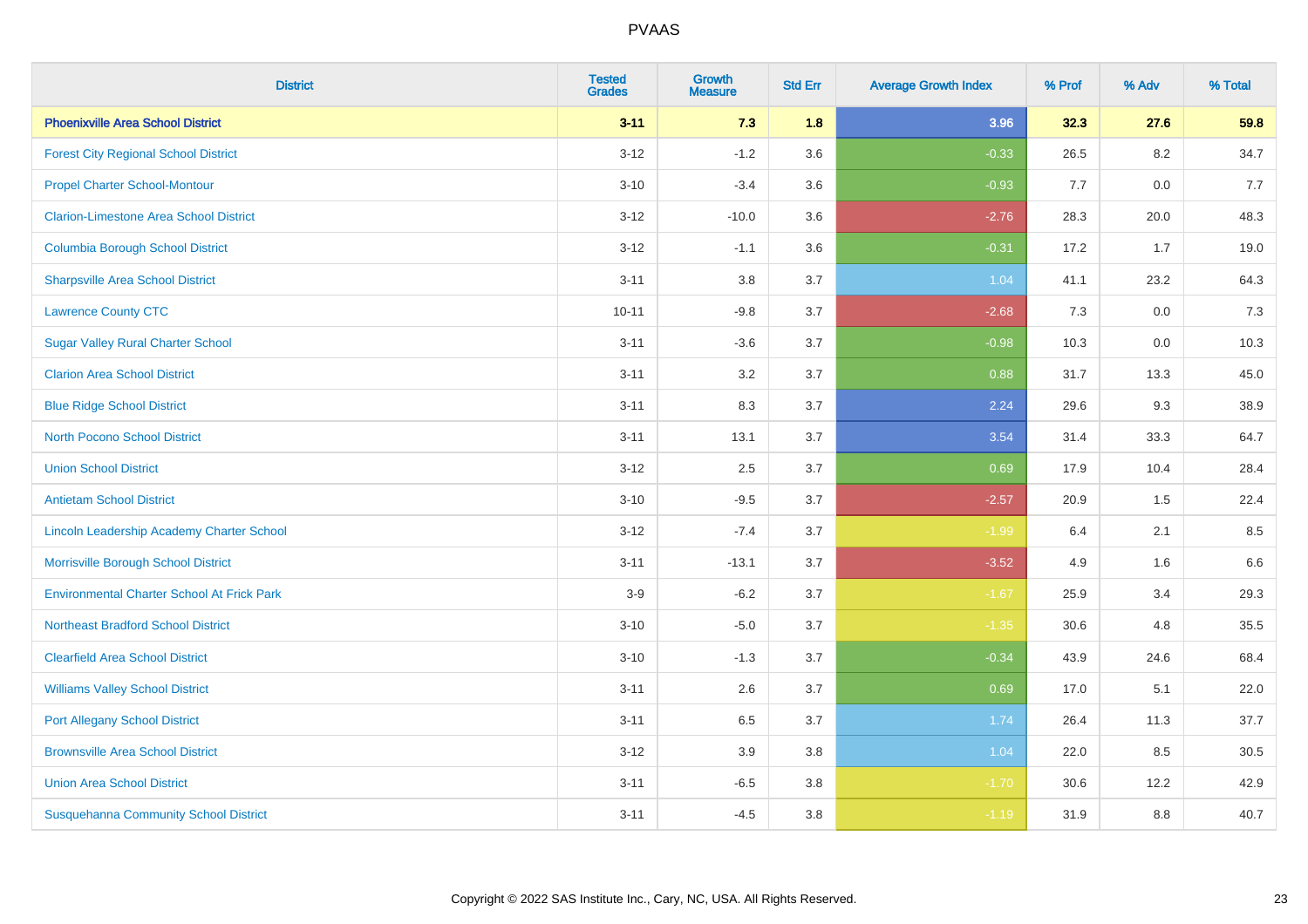| <b>District</b>                                 | <b>Tested</b><br><b>Grades</b> | <b>Growth</b><br><b>Measure</b> | <b>Std Err</b> | <b>Average Growth Index</b> | % Prof | % Adv | % Total |
|-------------------------------------------------|--------------------------------|---------------------------------|----------------|-----------------------------|--------|-------|---------|
| <b>Phoenixville Area School District</b>        | $3 - 11$                       | 7.3                             | 1.8            | 3.96                        | 32.3   | 27.6  | 59.8    |
| <b>Smethport Area School District</b>           | $3 - 12$                       | 5.8                             | 3.8            | 1.52                        | 24.6   | 20.0  | 44.6    |
| Jefferson-Morgan School District                | $3 - 10$                       | $-12.0$                         | 3.9            | $-3.09$                     | 28.6   | 6.1   | 34.7    |
| <b>West Greene School District</b>              | $3 - 11$                       | $-8.1$                          | 3.9            | $-2.08$                     | 31.0   | 11.9  | 42.9    |
| <b>Allegheny Valley School District</b>         | $3 - 11$                       | $-1.9$                          | 3.9            | $-0.48$                     | 31.8   | 11.4  | 43.2    |
| <b>Line Mountain School District</b>            | $3 - 11$                       | 11.7                            | 3.9            | 3.01                        | 40.4   | 42.3  | 82.7    |
| Johnsonburg Area School District                | $3 - 11$                       | 5.0                             | 3.9            | 1.27                        | 35.5   | 11.8  | 47.4    |
| <b>Tri-Valley School District</b>               | $3 - 10$                       | $-2.7$                          | 3.9            | $-0.69$                     | 31.0   | 9.5   | 40.5    |
| <b>West Side CTC</b>                            | $9 - 10$                       | $-32.0$                         | 3.9            | $-8.16$                     | 5.9    | 0.0   | $5.9\,$ |
| <b>Leechburg Area School District</b>           | $3 - 11$                       | 7.0                             | 3.9            | 1.79                        | 37.7   | 4.9   | 42.6    |
| <b>Rochester Area School District</b>           | $3 - 11$                       | $-5.7$                          | 3.9            | $-1.45$                     | 14.9   | 2.1   | 17.0    |
| <b>Propel Charter School-Homestead</b>          | $3 - 11$                       | $-5.0$                          | 3.9            | $-1.27$                     | 7.3    | 0.0   | 7.3     |
| <b>Blacklick Valley School District</b>         | $3 - 11$                       | $-0.9$                          | 3.9            | $-0.23$                     | 7.7    | 7.7   | 15.4    |
| <b>Riverview School District</b>                | $3 - 11$                       | $-13.0$                         | 4.0            | $-3.29$                     | 43.1   | 7.8   | 51.0    |
| <b>Shade-Central City School District</b>       | $3 - 11$                       | $-14.6$                         | 4.0            | $-3.68$                     | 9.6    | 0.0   | 9.6     |
| <b>Southern Fulton School District</b>          | $3 - 11$                       | $-5.1$                          | 4.0            | $-1.29$                     | 21.7   | 13.0  | 34.8    |
| <b>Berlin Brothersvalley School District</b>    | $3 - 11$                       | 19.6                            | 4.0            | 4.93                        | 28.3   | 41.3  | 69.6    |
| <b>Ridgway Area School District</b>             | $3 - 11$                       | $-6.1$                          | 4.0            | $-1.53$                     | 42.2   | 15.6  | 57.8    |
| <b>Weatherly Area School District</b>           | $3 - 11$                       | $-5.8$                          | 4.0            | $-1.44$                     | 32.1   | 8.9   | 41.1    |
| <b>Benton Area School District</b>              | $3 - 10$                       | 8.1                             | 4.0            | 2.01                        | 35.7   | 28.6  | 64.3    |
| <b>Allegheny-Clarion Valley School District</b> | $3 - 10$                       | 12.3                            | 4.1            | 3.03                        | 33.3   | 19.0  | 52.4    |
| <b>Conemaugh Valley School District</b>         | $3 - 12$                       | $-6.3$                          | 4.1            | $-1.54$                     | 23.7   | 5.1   | 28.8    |
| <b>Jamestown Area School District</b>           | $3 - 11$                       | $-9.5$                          | 4.1            | $-2.33$                     | 41.5   | 4.9   | 46.3    |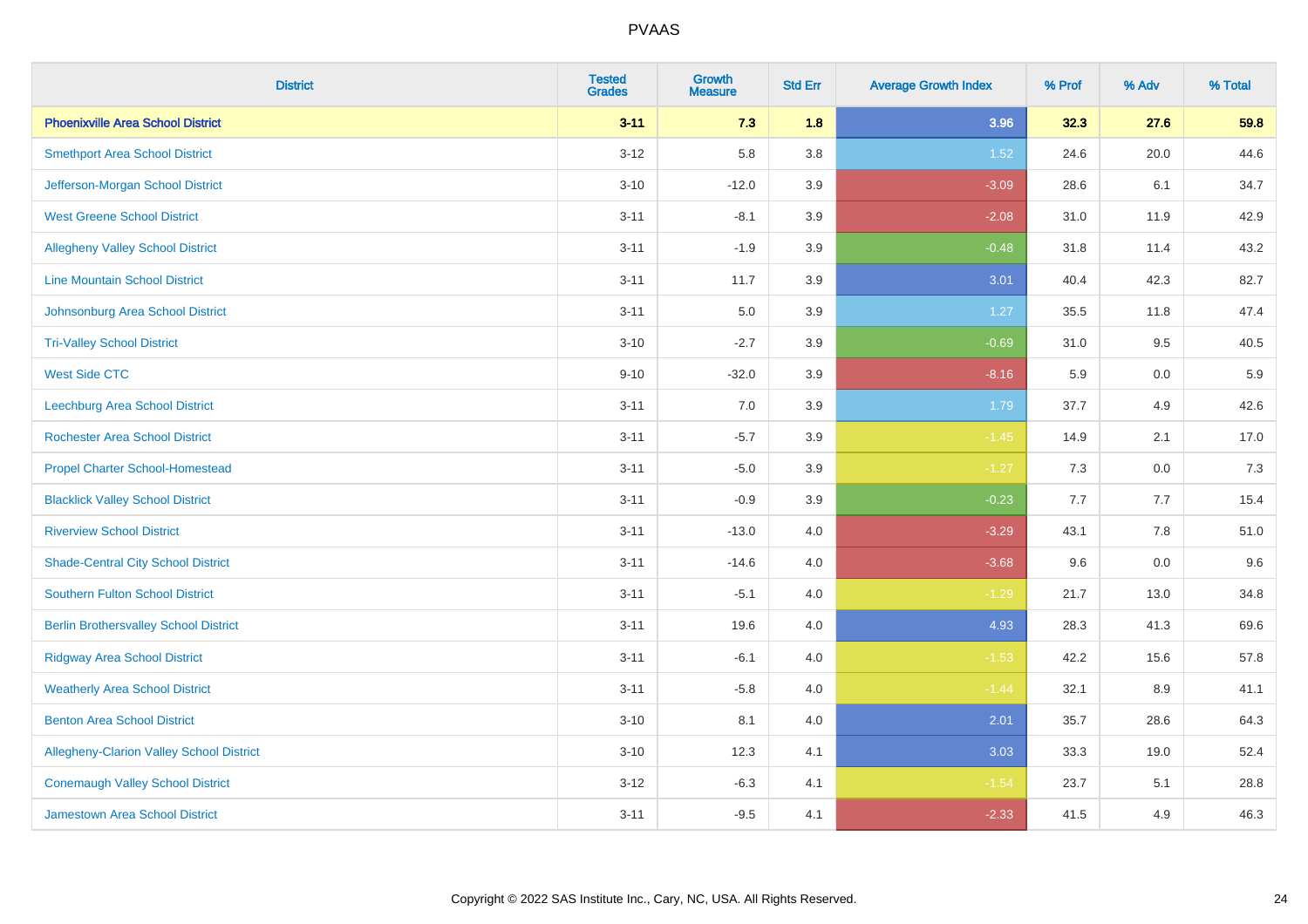| <b>District</b>                                 | <b>Tested</b><br><b>Grades</b> | <b>Growth</b><br><b>Measure</b> | <b>Std Err</b> | <b>Average Growth Index</b> | % Prof | % Adv | % Total |
|-------------------------------------------------|--------------------------------|---------------------------------|----------------|-----------------------------|--------|-------|---------|
| <b>Phoenixville Area School District</b>        | $3 - 11$                       | 7.3                             | 1.8            | 3.96                        | 32.3   | 27.6  | 59.8    |
| <b>Williamsburg Community School District</b>   | $3 - 11$                       | $-16.9$                         | 4.1            | $-4.14$                     | 22.4   | 0.0   | 22.4    |
| <b>Jenkintown School District</b>               | $3 - 11$                       | $-7.9$                          | 4.1            | $-1.92$                     | 34.1   | 27.3  | 61.4    |
| North Clarion County School District            | $3 - 12$                       | 3.4                             | 4.1            | 0.83                        | 45.0   | 18.8  | 63.8    |
| <b>Roberto Clemente Charter School</b>          | $3 - 12$                       | $-3.3$                          | 4.1            | $-0.79$                     | 22.7   | 4.6   | 27.3    |
| <b>Ferndale Area School District</b>            | $3 - 10$                       | $-1.1$                          | 4.1            | $-0.27$                     | 21.0   | 7.9   | 29.0    |
| <b>Chichester School District</b>               | $3 - 11$                       | $-1.8$                          | 4.2            | $-0.44$                     | 40.0   | 14.0  | 54.0    |
| <b>Farrell Area School District</b>             | $3 - 11$                       | $-1.9$                          | 4.2            | $-0.44$                     | 9.3    | 11.6  | 20.9    |
| <b>Western Beaver County School District</b>    | $3 - 11$                       | $-9.3$                          | 4.2            | $-2.20$                     | 45.1   | 3.9   | 49.0    |
| <b>Mastery Charter School - Pickett Campus</b>  | $6 - 10$                       | 2.7                             | 4.2            | 0.65                        | 20.6   | 0.0   | 20.6    |
| Dr Robert Ketterer Charter School Inc           | $6 - 12$                       | 7.1                             | 4.3            | 1.66                        | 7.3    | 1.7   | 9.0     |
| <b>Sullivan County School District</b>          | $3 - 10$                       | 2.5                             | 4.3            | 0.58                        | 43.6   | 7.7   | 51.3    |
| <b>Tidioute Community Charter School</b>        | $3 - 11$                       | $0.8\,$                         | 4.4            | 0.19                        | 18.1   | 6.9   | 25.0    |
| <b>Millville Area School District</b>           | $3 - 12$                       | $-5.6$                          | 4.4            | $-1.26$                     | 31.4   | 11.4  | 42.9    |
| <b>Southeastern Greene School District</b>      | $3 - 10$                       | $-2.3$                          | 4.4            | $-0.53$                     | 29.0   | 9.7   | 38.7    |
| <b>Cameron County School District</b>           | $3 - 12$                       | $-5.0$                          | 4.4            | $-1.12$                     | 34.9   | 4.8   | 39.7    |
| <b>York Academy Regional Charter School</b>     | $3 - 11$                       | $-2.3$                          | 4.4            | $-0.52$                     | 23.5   | 2.0   | 25.5    |
| California Area School District                 | $3 - 10$                       | $-13.7$                         | 4.5            | $-3.06$                     | 41.7   | 16.7  | 58.3    |
| <b>Commodore Perry School District</b>          | $3 - 11$                       | $-10.4$                         | 4.5            | $-2.30$                     | 29.4   | 5.9   | 35.3    |
| Capital Area School for the Arts Charter School | $9 - 11$                       | 14.2                            | 4.5            | 3.13                        | 27.5   | 30.0  | 57.5    |
| <b>Mastery Charter School - Gratz Campus</b>    | $7 - 10$                       | $-9.5$                          | 4.6            | $-2.09$                     | 0.0    | 3.4   | 3.4     |
| <b>Cornell School District</b>                  | $3 - 11$                       | $-5.5$                          | 4.6            | $-1.20$                     | 11.3   | 3.2   | 14.5    |
| <b>Moshannon Valley School District</b>         | $3 - 10$                       | $-5.1$                          | 4.6            | $-1.12$                     | 25.0   | 12.5  | 37.5    |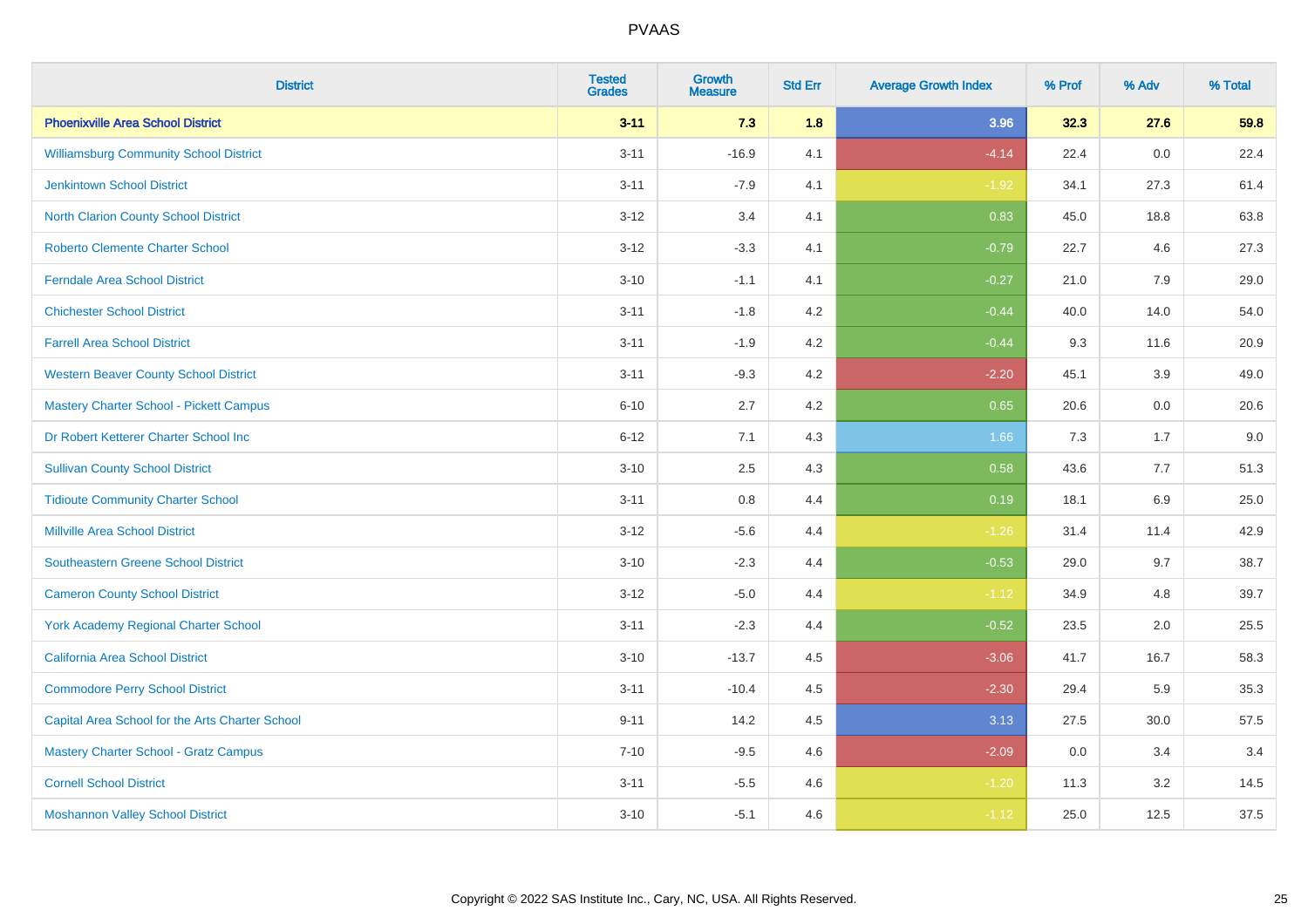| <b>District</b>                                 | <b>Tested</b><br><b>Grades</b> | <b>Growth</b><br><b>Measure</b> | <b>Std Err</b> | <b>Average Growth Index</b> | % Prof | % Adv   | % Total |
|-------------------------------------------------|--------------------------------|---------------------------------|----------------|-----------------------------|--------|---------|---------|
| <b>Phoenixville Area School District</b>        | $3 - 11$                       | 7.3                             | 1.8            | 3.96                        | 32.3   | 27.6    | 59.8    |
| <b>Northern Potter School District</b>          | $3 - 12$                       | 6.8                             | 4.6            | 1.48                        | 30.6   | 11.1    | 41.7    |
| <b>Avella Area School District</b>              | $3 - 12$                       | 1.6                             | 4.7            | 0.34                        | 34.8   | 7.2     | 42.0    |
| <b>Hanover Area School District</b>             | $3 - 11$                       | $-14.7$                         | 4.7            | $-3.13$                     | 12.1   | 3.0     | 15.2    |
| <b>Forbes Road School District</b>              | $3 - 11$                       | $-11.5$                         | 4.7            | $-2.43$                     | 23.1   | 10.3    | 33.3    |
| <b>Forest Area School District</b>              | $3 - 11$                       | $-1.8$                          | 4.7            | $-0.37$                     | 18.9   | 15.1    | 34.0    |
| <b>Evergreen Community Charter School</b>       | $6 - 11$                       | $-1.1$                          | 4.7            | $-0.23$                     | 34.6   | 26.9    | 61.5    |
| <b>Fannett-Metal School District</b>            | $3 - 11$                       | $-22.3$                         | 4.8            | $-4.65$                     | 16.4   | 6.6     | 23.0    |
| <b>Tulpehocken Area School District</b>         | $3 - 12$                       | 1.0                             | 4.9            | 0.20                        | 11.5   | 23.1    | 34.6    |
| <b>Clairton City School District</b>            | $3 - 11$                       | $-1.6$                          | 5.0            | $-0.32$                     | 3.8    | $0.5\,$ | 4.4     |
| <b>Harmony Area School District</b>             | $3 - 10$                       | $-5.7$                          | 5.0            | $-1.13$                     | 33.3   | 0.0     | 33.3    |
| <b>Keystone Education Center Charter School</b> | $3 - 12$                       | $-6.5$                          | 5.1            | $-1.28$                     | 0.0    | 0.0     | 0.0     |
| <b>Upper Dauphin Area School District</b>       | $3 - 11$                       | 16.5                            | 5.1            | 3.26                        | 37.5   | 26.8    | 64.3    |
| <b>Oswayo Valley School District</b>            | $3 - 12$                       | 9.9                             | 5.1            | 1.93                        | 26.5   | 44.1    | 70.6    |
| <b>Claysburg-Kimmel School District</b>         | $3 - 11$                       | $-1.2$                          | 5.2            | $-0.22$                     | 5.0    | 0.0     | $5.0\,$ |
| <b>Galeton Area School District</b>             | $3 - 11$                       | 5.4                             | 5.4            | 1.01                        | 33.3   | 22.2    | 55.6    |
| <b>Valley Grove School District</b>             | $3 - 10$                       | $-4.0$                          | 5.5            | $-0.72$                     | 68.4   | 15.8    | 84.2    |
| <b>Shanksville-Stonycreek School District</b>   | $3 - 10$                       | $-8.6$                          | 5.5            | $-1.55$                     | 17.6   | 23.5    | 41.2    |
| People For People Charter School                | $3-12$                         | 6.4                             | 5.6            | 1.15                        | 2.4    | 0.0     | 2.4     |
| <b>Monessen City School District</b>            | $3 - 10$                       | $-3.9$                          | 5.6            | $-0.69$                     | 21.0   | 10.5    | 31.6    |
| Urban Pathways 6-12 Charter School              | $6 - 11$                       | $-4.1$                          | 5.7            | $-0.72$                     | 0.0    | 0.0     | 0.0     |
| Mastery Charter School - Thomas Campus          | $3 - 10$                       | 7.9                             | 5.7            | 1.39                        | 12.5   | 0.0     | 12.5    |
| <b>Keystone School District</b>                 | $3 - 11$                       | 7.8                             | 5.7            | 1.37                        | 35.0   | 45.0    | 80.0    |